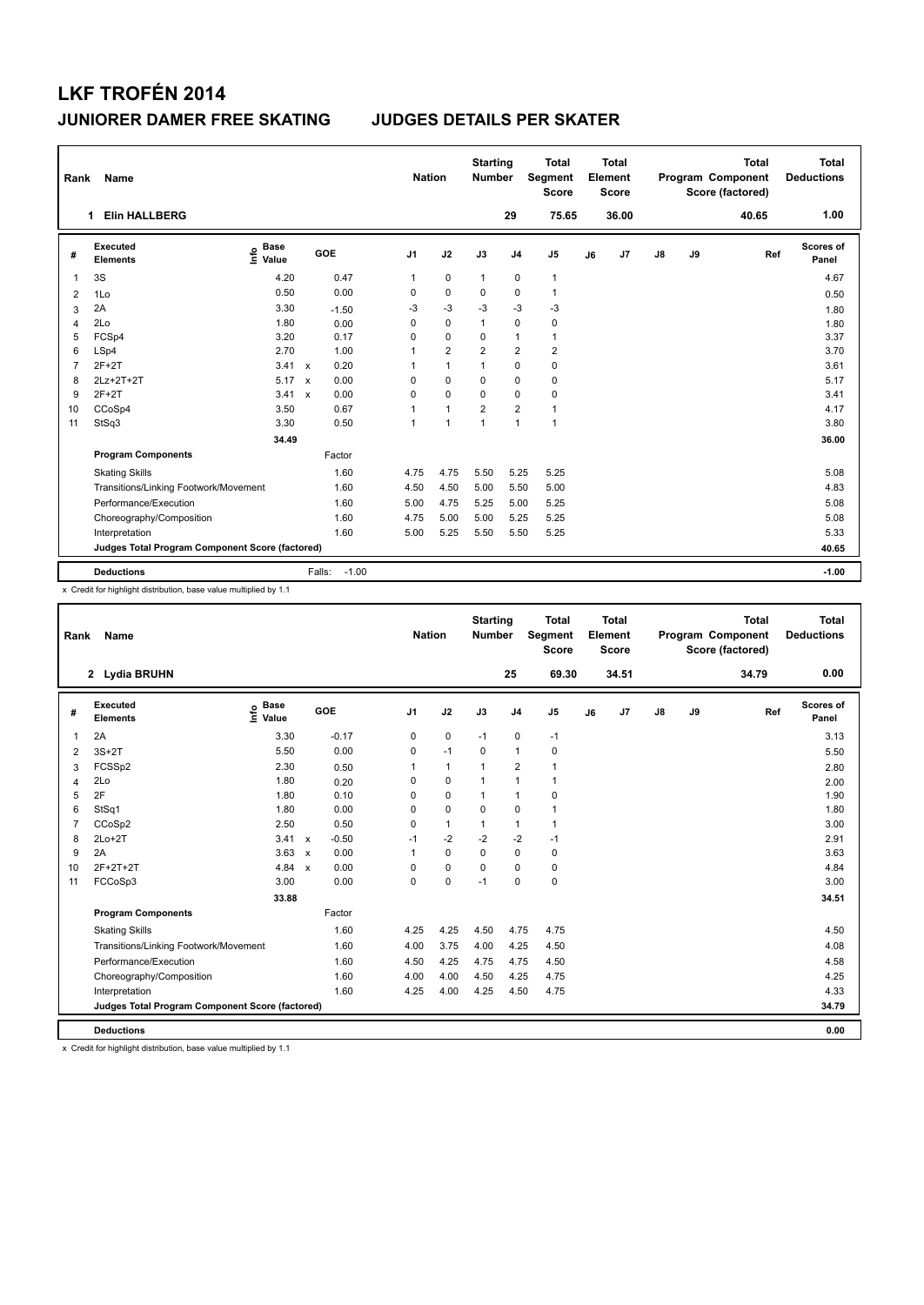| Rank           | Name                                            |      |                      |              |                   | <b>Nation</b>  |              | <b>Starting</b><br><b>Number</b> |                | <b>Total</b><br><b>Segment</b><br><b>Score</b> |    | <b>Total</b><br>Element<br><b>Score</b> |    |    | <b>Total</b><br>Program Component<br>Score (factored) | <b>Total</b><br><b>Deductions</b> |
|----------------|-------------------------------------------------|------|----------------------|--------------|-------------------|----------------|--------------|----------------------------------|----------------|------------------------------------------------|----|-----------------------------------------|----|----|-------------------------------------------------------|-----------------------------------|
|                | Natasja REMSTEDT<br>3                           |      |                      |              |                   |                |              |                                  | 28             | 67.13                                          |    | 31.60                                   |    |    | 36.53                                                 | 1.00                              |
| #              | Executed<br><b>Elements</b>                     | lnfo | <b>Base</b><br>Value |              | GOE               | J <sub>1</sub> | J2           | J3                               | J <sub>4</sub> | J <sub>5</sub>                                 | J6 | J7                                      | J8 | J9 | Ref                                                   | Scores of<br>Panel                |
| 1              | 2A                                              |      | 3.30                 |              | $-1.00$           | $-2$           | $-1$         | $-2$                             | $-2$           | $-2$                                           |    |                                         |    |    |                                                       | 2.30                              |
| 2              | 3T+2T+2Lo                                       |      | 7.20                 |              | $-1.40$           | $-3$           | $-2$         | $-2$                             | $-2$           | $-2$                                           |    |                                         |    |    |                                                       | 5.80                              |
| 3              | $3S+2T$                                         |      | 5.50                 |              | $-1.17$           | $-1$           | $-2$         | $-2$                             | $-1$           | $-2$                                           |    |                                         |    |    |                                                       | 4.33                              |
| 4              | FCCoSp3                                         |      | 3.00                 |              | $-0.20$           | 0              | $-1$         | $-1$                             | 0              | $-1$                                           |    |                                         |    |    |                                                       | 2.80                              |
| 5              | 3S                                              |      | 4.20                 |              | $-2.10$           | -3             | $-3$         | -3                               | $-3$           | $-3$                                           |    |                                         |    |    |                                                       | 2.10                              |
| 6              | 3Lo<<                                           | <<   | 1.98                 | $\mathsf{x}$ | $-0.90$           | $-3$           | $-3$         | -3                               | $-3$           | $-3$                                           |    |                                         |    |    |                                                       | 1.08                              |
| $\overline{7}$ | StSq2                                           |      | 2.60                 |              | $-0.30$           | $-2$           | $-1$         | 0                                | $-1$           | $-1$                                           |    |                                         |    |    |                                                       | 2.30                              |
| 8              | 2Lz                                             |      | 2.31                 | $\mathsf{x}$ | 0.10              | 0              | $\mathbf 0$  | $\mathbf{1}$                     | $\mathbf{1}$   | 0                                              |    |                                         |    |    |                                                       | 2.41                              |
| 9              | CSSp4                                           |      | 3.00                 |              | 0.00              | $\Omega$       | $\Omega$     | $\Omega$                         | 0              | 0                                              |    |                                         |    |    |                                                       | 3.00                              |
| 10             | 2F                                              | e    | 1.98                 | $\mathsf{x}$ | $-0.50$           | $-1$           | $-2$         | $-1$                             | $-2$           | $-2$                                           |    |                                         |    |    |                                                       | 1.48                              |
| 11             | CCoSp4                                          |      | 3.50                 |              | 0.50              | 0              | $\mathbf{1}$ | $\overline{2}$                   | $\mathbf{1}$   | $\mathbf{1}$                                   |    |                                         |    |    |                                                       | 4.00                              |
|                |                                                 |      | 38.57                |              |                   |                |              |                                  |                |                                                |    |                                         |    |    |                                                       | 31.60                             |
|                | <b>Program Components</b>                       |      |                      |              | Factor            |                |              |                                  |                |                                                |    |                                         |    |    |                                                       |                                   |
|                | <b>Skating Skills</b>                           |      |                      |              | 1.60              | 4.75           | 4.50         | 5.25                             | 4.75           | 4.75                                           |    |                                         |    |    |                                                       | 4.75                              |
|                | Transitions/Linking Footwork/Movement           |      |                      |              | 1.60              | 4.50           | 4.00         | 4.75                             | 4.50           | 4.00                                           |    |                                         |    |    |                                                       | 4.33                              |
|                | Performance/Execution                           |      |                      |              | 1.60              | 4.50           | 4.50         | 4.50                             | 4.50           | 4.25                                           |    |                                         |    |    |                                                       | 4.50                              |
|                | Choreography/Composition                        |      |                      |              | 1.60              | 4.75           | 4.50         | 5.00                             | 4.75           | 4.75                                           |    |                                         |    |    |                                                       | 4.75                              |
|                | Interpretation                                  |      |                      |              | 1.60              | 4.50           | 4.25         | 5.25                             | 4.50           | 4.50                                           |    |                                         |    |    |                                                       | 4.50                              |
|                | Judges Total Program Component Score (factored) |      |                      |              |                   |                |              |                                  |                |                                                |    |                                         |    |    |                                                       | 36.53                             |
|                | <b>Deductions</b>                               |      |                      |              | $-1.00$<br>Falls: |                |              |                                  |                |                                                |    |                                         |    |    |                                                       | $-1.00$                           |

<< Downgraded jump x Credit for highlight distribution, base value multiplied by 1.1 e Jump take off with wrong edge

| Rank           | Name                                            |         |                      |                           |                   |                | <b>Nation</b>  | <b>Starting</b><br><b>Number</b> |                | <b>Total</b><br>Segment<br><b>Score</b> |    | Total<br>Element<br><b>Score</b> |               |    | <b>Total</b><br>Program Component<br>Score (factored) | Total<br><b>Deductions</b> |
|----------------|-------------------------------------------------|---------|----------------------|---------------------------|-------------------|----------------|----------------|----------------------------------|----------------|-----------------------------------------|----|----------------------------------|---------------|----|-------------------------------------------------------|----------------------------|
|                | 4 Josefin TALJEGÅRD                             |         |                      |                           |                   |                |                |                                  | 30             | 65.54                                   |    | 26.67                            |               |    | 39.87                                                 | 1.00                       |
| #              | Executed<br><b>Elements</b>                     | ١m      | <b>Base</b><br>Value |                           | GOE               | J <sub>1</sub> | J2             | J3                               | J <sub>4</sub> | J <sub>5</sub>                          | J6 | J7                               | $\mathsf{J}8$ | J9 | Ref                                                   | Scores of<br>Panel         |
| 1              | 3F<<                                            | <<      | 1.80                 |                           | $-0.80$           | -3             | $-3$           | $-2$                             | $-2$           | $-3$                                    |    |                                  |               |    |                                                       | 1.00                       |
| 2              | $3S<+2T<<$                                      | <<      | 3.30                 |                           | $-2.10$           | -3             | $-3$           | $-3$                             | $-2$           | $-3$                                    |    |                                  |               |    |                                                       | 1.20                       |
| 3              | 1A                                              |         | 1.10                 |                           | 0.00              | 0              | $\mathbf 0$    | $\mathbf 0$                      | $-1$           | $\pmb{0}$                               |    |                                  |               |    |                                                       | 1.10                       |
| 4              | 3S<                                             | $\prec$ | 2.90                 |                           | $-0.70$           | $-1$           | $-1$           | $-1$                             | $-1$           | $-1$                                    |    |                                  |               |    |                                                       | 2.20                       |
| 5              | CCoSp1                                          |         | 2.00                 |                           | $-0.80$           | $-2$           | $-2$           | $-3$                             | $-3$           | $-3$                                    |    |                                  |               |    |                                                       | 1.20                       |
| 6              | 2A                                              |         | 3.63                 | $\mathsf{x}$              | 0.00              | 1              | $\Omega$       | $\Omega$                         | 0              | $\mathbf 0$                             |    |                                  |               |    |                                                       | 3.63                       |
| $\overline{7}$ | $2F+2Lo$                                        |         | 3.96                 | $\boldsymbol{\mathsf{x}}$ | 0.00              | 1              | $\Omega$       | $\Omega$                         | $\Omega$       | $\pmb{0}$                               |    |                                  |               |    |                                                       | 3.96                       |
| 8              | 2F                                              |         | 1.98                 | $\boldsymbol{\mathsf{x}}$ | 0.00              | 0              | $\mathbf 0$    | $\mathbf 0$                      | 0              | 0                                       |    |                                  |               |    |                                                       | 1.98                       |
| 9              | LSp3                                            |         | 2.40                 |                           | 0.50              | 1              | $\mathbf{1}$   | $\mathbf{1}$                     | $\overline{2}$ | $\mathbf{1}$                            |    |                                  |               |    |                                                       | 2.90                       |
| 10             | StSq3                                           |         | 3.30                 |                           | 1.00              | $\overline{2}$ | $\overline{2}$ | $\overline{2}$                   | $\overline{2}$ | $\mathbf{1}$                            |    |                                  |               |    |                                                       | 4.30                       |
| 11             | FCSp4                                           |         | 3.20                 |                           | 0.00              | 0              | $\mathbf 0$    | $\mathbf 0$                      | $\mathbf 0$    | 1                                       |    |                                  |               |    |                                                       | 3.20                       |
|                |                                                 |         | 29.57                |                           |                   |                |                |                                  |                |                                         |    |                                  |               |    |                                                       | 26.67                      |
|                | <b>Program Components</b>                       |         |                      |                           | Factor            |                |                |                                  |                |                                         |    |                                  |               |    |                                                       |                            |
|                | <b>Skating Skills</b>                           |         |                      |                           | 1.60              | 5.00           | 4.75           | 4.75                             | 5.25           | 5.00                                    |    |                                  |               |    |                                                       | 4.92                       |
|                | Transitions/Linking Footwork/Movement           |         |                      |                           | 1.60              | 4.75           | 4.25           | 4.75                             | 4.75           | 4.75                                    |    |                                  |               |    |                                                       | 4.75                       |
|                | Performance/Execution                           |         |                      |                           | 1.60              | 5.25           | 5.00           | 5.00                             | 5.25           | 4.75                                    |    |                                  |               |    |                                                       | 5.08                       |
|                | Choreography/Composition                        |         |                      |                           | 1.60              | 5.00           | 5.00           | 5.25                             | 4.50           | 5.00                                    |    |                                  |               |    |                                                       | 5.00                       |
|                | Interpretation                                  |         |                      |                           | 1.60              | 5.25           | 5.25           | 5.25                             | 5.00           | 5.00                                    |    |                                  |               |    |                                                       | 5.17                       |
|                | Judges Total Program Component Score (factored) |         |                      |                           |                   |                |                |                                  |                |                                         |    |                                  |               |    |                                                       | 39.87                      |
|                | <b>Deductions</b>                               |         |                      |                           | $-1.00$<br>Falls: |                |                |                                  |                |                                         |    |                                  |               |    |                                                       | $-1.00$                    |

< Under-rotated jump << Downgraded jump x Credit for highlight distribution, base value multiplied by 1.1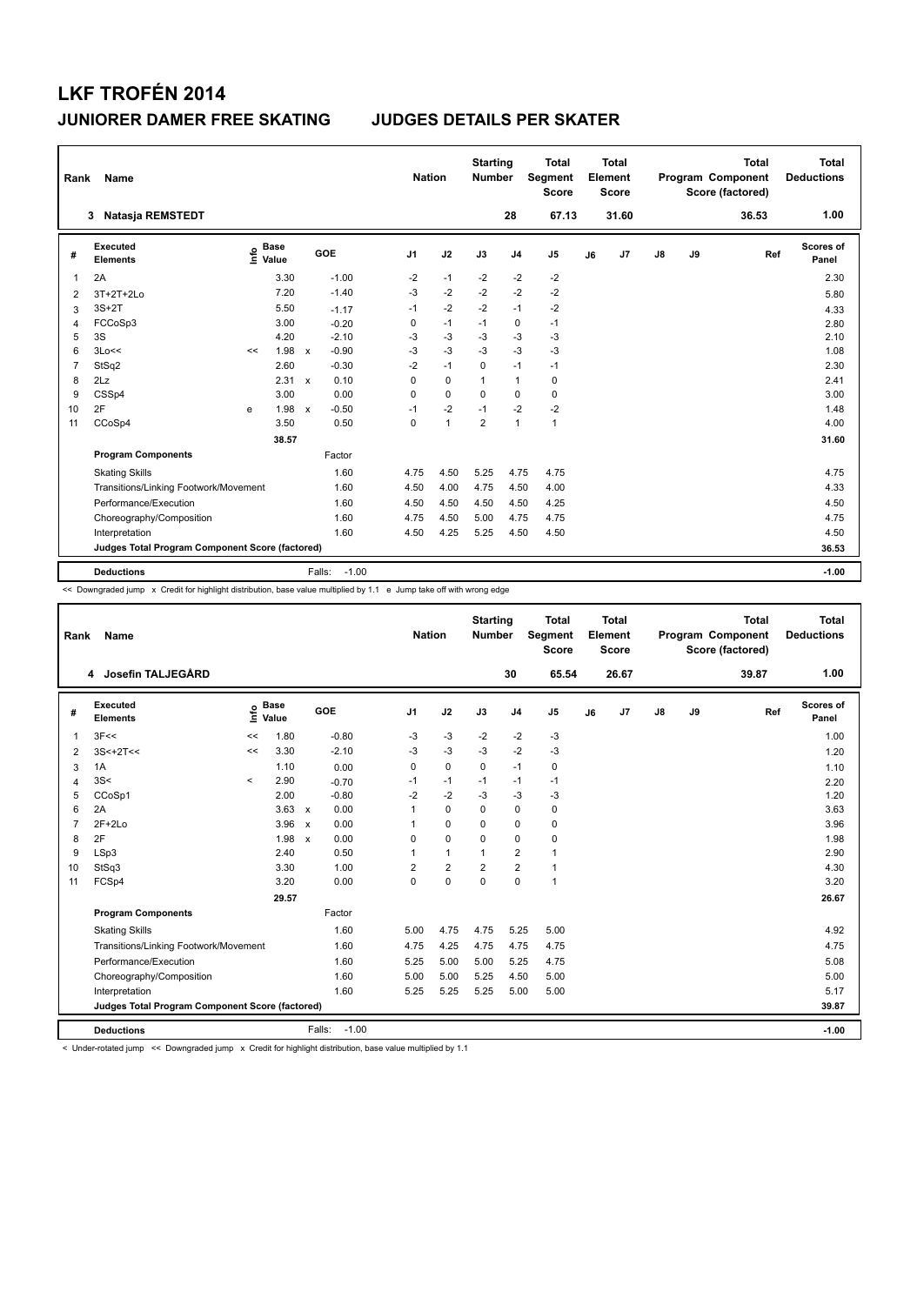| Rank           | Name                                            |                              |              |         | <b>Nation</b>  |              | <b>Starting</b><br><b>Number</b> |                | <b>Total</b><br>Segment<br><b>Score</b> |    | <b>Total</b><br>Element<br><b>Score</b> |    |    | <b>Total</b><br>Program Component<br>Score (factored) | <b>Total</b><br><b>Deductions</b> |
|----------------|-------------------------------------------------|------------------------------|--------------|---------|----------------|--------------|----------------------------------|----------------|-----------------------------------------|----|-----------------------------------------|----|----|-------------------------------------------------------|-----------------------------------|
|                | Jennifer KVIST<br>5.                            |                              |              |         |                |              |                                  | 21             | 64.60                                   |    | 32.60                                   |    |    | 32.00                                                 | 0.00                              |
| #              | <b>Executed</b><br><b>Elements</b>              | <b>Base</b><br>١nfo<br>Value | GOE          |         | J <sub>1</sub> | J2           | J3                               | J <sub>4</sub> | J <sub>5</sub>                          | J6 | J7                                      | J8 | J9 | Ref                                                   | <b>Scores of</b><br>Panel         |
| 1              | $2A+2T$                                         | 4.60                         |              | 0.00    | 0              | $\mathbf 0$  | $\mathbf 0$                      | $\pmb{0}$      | $-1$                                    |    |                                         |    |    |                                                       | 4.60                              |
| 2              | 2S                                              | 1.30                         |              | 0.00    | 0              | $\mathbf 0$  | 0                                | 0              | 0                                       |    |                                         |    |    |                                                       | 1.30                              |
| 3              | FSSp4                                           | 3.00                         |              | 0.50    | 1              | $\mathbf{1}$ | 1                                | $\overline{2}$ | $\mathbf{1}$                            |    |                                         |    |    |                                                       | 3.50                              |
| 4              | 2A                                              | 3.30                         |              | 0.17    | 1              | 0            | $-1$                             | 0              | $\mathbf{1}$                            |    |                                         |    |    |                                                       | 3.47                              |
| 5              | 2Lo                                             | 1.80                         |              | 0.10    | 0              | $\mathbf 0$  | $\overline{1}$                   | 0              | $\mathbf{1}$                            |    |                                         |    |    |                                                       | 1.90                              |
| 6              | FCSp3                                           | 2.80                         |              | 0.17    | 0              | $\mathbf 0$  | $\mathbf{1}$                     | $\mathbf 0$    | $\mathbf{1}$                            |    |                                         |    |    |                                                       | 2.97                              |
| $\overline{7}$ | 2F+2T+2T<                                       | 4.40<br>$\prec$              | $\mathsf{x}$ | $-0.30$ | $-1$           | $-1$         | $-2$                             | $-1$           | $-1$                                    |    |                                         |    |    |                                                       | 4.10                              |
| 8              | StSq3                                           | 3.30                         |              | 0.00    | 0              | 0            | $\Omega$                         | 0              | $\mathbf{1}$                            |    |                                         |    |    |                                                       | 3.30                              |
| 9              | $2F+2T$                                         | 3.41 x                       |              | 0.00    | 0              | 0            | $-1$                             | 0              | 0                                       |    |                                         |    |    |                                                       | 3.41                              |
| 10             | 1F                                              | 0.55                         | $\mathsf{x}$ | 0.00    | 0              | $\mathbf 0$  | $\Omega$                         | 0              | 0                                       |    |                                         |    |    |                                                       | 0.55                              |
| 11             | CCoSp4                                          | 3.50                         |              | 0.00    | 0              | 0            | 1                                | $\mathbf 0$    | $\pmb{0}$                               |    |                                         |    |    |                                                       | 3.50                              |
|                |                                                 | 31.96                        |              |         |                |              |                                  |                |                                         |    |                                         |    |    |                                                       | 32.60                             |
|                | <b>Program Components</b>                       |                              |              | Factor  |                |              |                                  |                |                                         |    |                                         |    |    |                                                       |                                   |
|                | <b>Skating Skills</b>                           |                              |              | 1.60    | 4.00           | 3.75         | 4.25                             | 4.50           | 4.25                                    |    |                                         |    |    |                                                       | 4.17                              |
|                | Transitions/Linking Footwork/Movement           |                              |              | 1.60    | 3.75           | 3.25         | 3.75                             | 4.25           | 4.00                                    |    |                                         |    |    |                                                       | 3.83                              |
|                | Performance/Execution                           |                              |              | 1.60    | 4.00           | 4.00         | 4.25                             | 4.50           | 4.50                                    |    |                                         |    |    |                                                       | 4.25                              |
|                | Choreography/Composition                        |                              |              | 1.60    | 3.75           | 3.75         | 4.00                             | 4.00           | 4.25                                    |    |                                         |    |    |                                                       | 3.92                              |
|                | Interpretation                                  |                              |              | 1.60    | 3.50           | 3.50         | 4.00                             | 4.00           | 4.50                                    |    |                                         |    |    |                                                       | 3.83                              |
|                | Judges Total Program Component Score (factored) |                              |              |         |                |              |                                  |                |                                         |    |                                         |    |    |                                                       | 32.00                             |
|                | <b>Deductions</b>                               |                              |              |         |                |              |                                  |                |                                         |    |                                         |    |    |                                                       | 0.00                              |

< Under-rotated jump x Credit for highlight distribution, base value multiplied by 1.1

| Rank           | Name                                            |                            |                      |                | <b>Nation</b>  | <b>Starting</b><br><b>Number</b> |                | <b>Total</b><br><b>Segment</b><br><b>Score</b> |    | Total<br>Element<br><b>Score</b> |    |    | <b>Total</b><br>Program Component<br>Score (factored) | Total<br><b>Deductions</b> |
|----------------|-------------------------------------------------|----------------------------|----------------------|----------------|----------------|----------------------------------|----------------|------------------------------------------------|----|----------------------------------|----|----|-------------------------------------------------------|----------------------------|
|                | <b>Anna HALLGREN</b><br>6.                      |                            |                      |                |                |                                  | 22             | 63.82                                          |    | 31.96                            |    |    | 31.86                                                 | 0.00                       |
| #              | Executed<br><b>Elements</b>                     | <b>Base</b><br>١m<br>Value | GOE                  | J <sub>1</sub> | J2             | J3                               | J <sub>4</sub> | J5                                             | J6 | J7                               | J8 | J9 | Ref                                                   | Scores of<br>Panel         |
| 1              | 2Lz                                             | 2.10                       | $-0.20$              | $-1$           | $-1$           | $-2$                             | 0              | 0                                              |    |                                  |    |    |                                                       | 1.90                       |
| 2              | 2A                                              | 3.30                       | 0.00                 | $\Omega$       | $\mathbf 0$    | $\Omega$                         | 0              | $-1$                                           |    |                                  |    |    |                                                       | 3.30                       |
| 3              | 2A                                              | 3.30                       | $-0.17$              | 0              | $-1$           | 0                                | 0              | $-1$                                           |    |                                  |    |    |                                                       | 3.13                       |
| 4              | FSSp3                                           | 2.60                       | 0.33                 | 1              | $\mathbf{1}$   | 0                                | $\overline{2}$ | 0                                              |    |                                  |    |    |                                                       | 2.93                       |
| 5              | $2F+2T$                                         | 3.10                       | $-0.60$              | $-2$           | $-2$           | $-2$                             | $-2$           | $-2$                                           |    |                                  |    |    |                                                       | 2.50                       |
| 6              | 2Lo                                             | 1.98                       | 0.00<br>$\mathsf{x}$ | 0              | 0              | 0                                | 0              | 0                                              |    |                                  |    |    |                                                       | 1.98                       |
| $\overline{7}$ | LSp3                                            | 2.40                       | 1.00                 | $\overline{2}$ | $\overline{2}$ | $\overline{2}$                   | $\overline{2}$ | $\overline{\mathbf{c}}$                        |    |                                  |    |    |                                                       | 3.40                       |
| 8              | StSq2                                           | 2.60                       | 0.33                 |                | $\mathbf 0$    | 0                                | $\mathbf{1}$   | $\mathbf{1}$                                   |    |                                  |    |    |                                                       | 2.93                       |
| 9              | $2F+2T$                                         | 3.41 x                     | 0.00                 | $\Omega$       | $\Omega$       | $\Omega$                         | 0              | 0                                              |    |                                  |    |    |                                                       | 3.41                       |
| 10             | $2Lo+2T$                                        | 3.41                       | 0.00<br>$\mathsf{x}$ | $\Omega$       | $\mathbf 0$    | $-1$                             | 0              | 0                                              |    |                                  |    |    |                                                       | 3.41                       |
| 11             | CCoSp3                                          | 3.00                       | 0.07                 | 0              | $-1$           | 1                                | $\overline{2}$ | $-1$                                           |    |                                  |    |    |                                                       | 3.07                       |
|                |                                                 | 31.20                      |                      |                |                |                                  |                |                                                |    |                                  |    |    |                                                       | 31.96                      |
|                | <b>Program Components</b>                       |                            | Factor               |                |                |                                  |                |                                                |    |                                  |    |    |                                                       |                            |
|                | <b>Skating Skills</b>                           |                            | 1.60                 | 4.25           | 4.00           | 4.00                             | 4.50           | 4.25                                           |    |                                  |    |    |                                                       | 4.17                       |
|                | Transitions/Linking Footwork/Movement           |                            | 1.60                 | 3.75           | 3.50           | 3.75                             | 4.00           | 3.75                                           |    |                                  |    |    |                                                       | 3.75                       |
|                | Performance/Execution                           |                            | 1.60                 | 4.00           | 4.25           | 4.00                             | 4.50           | 4.00                                           |    |                                  |    |    |                                                       | 4.08                       |
|                | Choreography/Composition                        |                            | 1.60                 | 3.75           | 4.00           | 4.00                             | 4.50           | 4.25                                           |    |                                  |    |    |                                                       | 4.08                       |
|                | Interpretation                                  |                            | 1.60                 | 3.75           | 3.75           | 3.75                             | 4.00           | 4.25                                           |    |                                  |    |    |                                                       | 3.83                       |
|                | Judges Total Program Component Score (factored) |                            |                      |                |                |                                  |                |                                                |    |                                  |    |    |                                                       | 31.86                      |
|                | <b>Deductions</b>                               |                            |                      |                |                |                                  |                |                                                |    |                                  |    |    |                                                       | 0.00                       |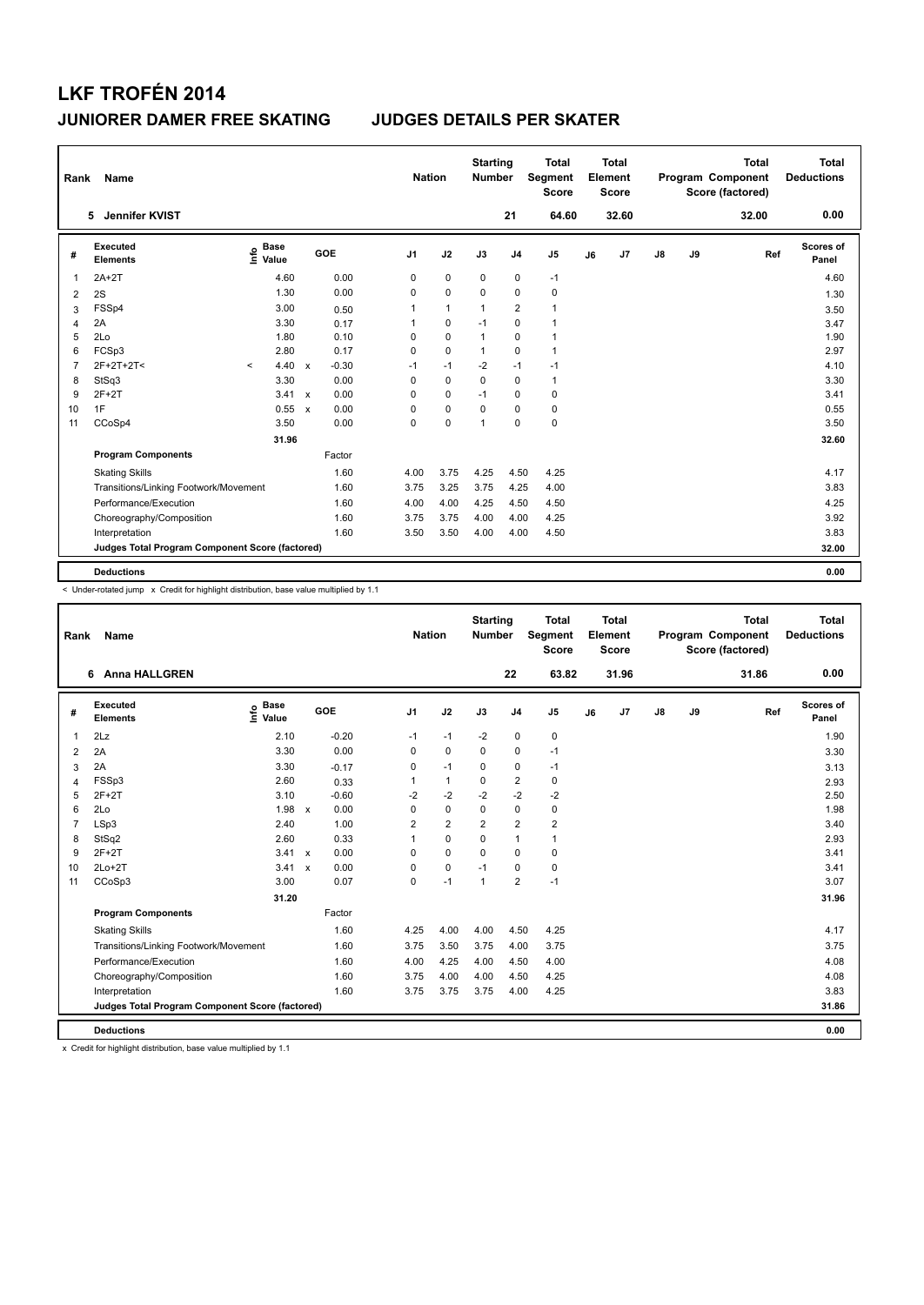| Rank           | Name                                            |      |                      |                           |                   | <b>Nation</b>  |              | <b>Starting</b><br><b>Number</b> |                | <b>Total</b><br>Segment<br><b>Score</b> |    | <b>Total</b><br>Element<br><b>Score</b> |               |    | <b>Total</b><br>Program Component<br>Score (factored) | Total<br><b>Deductions</b> |
|----------------|-------------------------------------------------|------|----------------------|---------------------------|-------------------|----------------|--------------|----------------------------------|----------------|-----------------------------------------|----|-----------------------------------------|---------------|----|-------------------------------------------------------|----------------------------|
|                | <b>Clara CALLNE</b><br>7                        |      |                      |                           |                   |                |              |                                  | 26             | 60.79                                   |    | 28.32                                   |               |    | 33.47                                                 | 1.00                       |
| #              | <b>Executed</b><br><b>Elements</b>              | lnfo | <b>Base</b><br>Value |                           | GOE               | J <sub>1</sub> | J2           | J3                               | J <sub>4</sub> | J <sub>5</sub>                          | J6 | J7                                      | $\mathsf{J}8$ | J9 | Ref                                                   | Scores of<br>Panel         |
| 1              | 3S                                              |      | 4.20                 |                           | $-2.10$           | $-3$           | $-3$         | $-3$                             | $-3$           | -3                                      |    |                                         |               |    |                                                       | 2.10                       |
| 2              | StSq3                                           |      | 3.30                 |                           | 0.50              | 1              | $\mathbf{1}$ | $\overline{2}$                   | $\mathbf 0$    | $\mathbf{1}$                            |    |                                         |               |    |                                                       | 3.80                       |
| 3              | FCCoSp4                                         |      | 3.50                 |                           | $-0.10$           | 0              | $\mathbf{1}$ | $\mathbf 0$                      | $-1$           | $-1$                                    |    |                                         |               |    |                                                       | 3.40                       |
| $\overline{4}$ | 3T<<                                            | <<   | 1.43                 | $\mathsf{x}$              | $-0.60$           | $-3$           | $-3$         | $-3$                             | $-3$           | $-3$                                    |    |                                         |               |    |                                                       | 0.83                       |
| 5              | 2Lz+2T+2T                                       |      | 5.17                 | $\mathsf{x}$              | $-0.20$           | $-2$           | $\mathbf 0$  | $\mathbf 0$                      | $-1$           | $-1$                                    |    |                                         |               |    |                                                       | 4.97                       |
| 6              | 2A<<                                            | <<   | 1.21                 | $\boldsymbol{\mathsf{x}}$ | $-0.60$           | $-3$           | $-3$         | $-3$                             | $-3$           | $-3$                                    |    |                                         |               |    |                                                       | 0.61                       |
| $\overline{7}$ | CCoSp4                                          |      | 3.50                 |                           | 0.00              | 0              | $\Omega$     | $\Omega$                         | $\mathbf 0$    | $\pmb{0}$                               |    |                                         |               |    |                                                       | 3.50                       |
| 8              | $2F+1T$                                         |      | $2.42 \times$        |                           | $-0.20$           | $-1$           | $-1$         | $\Omega$                         | $-1$           | $\mathbf 0$                             |    |                                         |               |    |                                                       | 2.22                       |
| 9              | 2Lz                                             |      | 2.31                 | $\mathsf{x}$              | 0.00              | 0              | $\Omega$     | $\Omega$                         | $\mathbf 0$    | $\pmb{0}$                               |    |                                         |               |    |                                                       | 2.31                       |
| 10             | 2Lo                                             |      | 1.98                 | $\mathsf{x}$              | $-0.30$           | $-1$           | $-1$         | 0                                | $-1$           | $-1$                                    |    |                                         |               |    |                                                       | 1.68                       |
| 11             | LSp3                                            |      | 2.40                 |                           | 0.50              | 0              | $\mathbf{1}$ | $\overline{1}$                   | $\mathbf{1}$   | $\mathbf{1}$                            |    |                                         |               |    |                                                       | 2.90                       |
|                |                                                 |      | 31.42                |                           |                   |                |              |                                  |                |                                         |    |                                         |               |    |                                                       | 28.32                      |
|                | <b>Program Components</b>                       |      |                      |                           | Factor            |                |              |                                  |                |                                         |    |                                         |               |    |                                                       |                            |
|                | <b>Skating Skills</b>                           |      |                      |                           | 1.60              | 3.75           | 4.25         | 4.25                             | 4.00           | 4.25                                    |    |                                         |               |    |                                                       | 4.17                       |
|                | Transitions/Linking Footwork/Movement           |      |                      |                           | 1.60              | 3.75           | 3.75         | 4.25                             | 3.75           | 4.00                                    |    |                                         |               |    |                                                       | 3.83                       |
|                | Performance/Execution                           |      |                      |                           | 1.60              | 4.00           | 4.25         | 4.25                             | 3.75           | 4.25                                    |    |                                         |               |    |                                                       | 4.17                       |
|                | Choreography/Composition                        |      |                      |                           | 1.60              | 4.25           | 4.50         | 4.50                             | 4.25           | 4.50                                    |    |                                         |               |    |                                                       | 4.42                       |
|                | Interpretation                                  |      |                      |                           | 1.60              | 4.00           | 4.50         | 4.75                             | 4.25           | 4.25                                    |    |                                         |               |    |                                                       | 4.33                       |
|                | Judges Total Program Component Score (factored) |      |                      |                           |                   |                |              |                                  |                |                                         |    |                                         |               |    |                                                       | 33.47                      |
|                | <b>Deductions</b>                               |      |                      |                           | $-1.00$<br>Falls: |                |              |                                  |                |                                         |    |                                         |               |    |                                                       | $-1.00$                    |

<< Downgraded jump x Credit for highlight distribution, base value multiplied by 1.1

| Rank           | <b>Name</b>                                     |      |                      |         | <b>Nation</b>  |                | <b>Starting</b><br><b>Number</b> |                | <b>Total</b><br>Segment<br><b>Score</b> |    | Total<br>Element<br><b>Score</b> |               |    | <b>Total</b><br>Program Component<br>Score (factored) |     | <b>Total</b><br><b>Deductions</b> |
|----------------|-------------------------------------------------|------|----------------------|---------|----------------|----------------|----------------------------------|----------------|-----------------------------------------|----|----------------------------------|---------------|----|-------------------------------------------------------|-----|-----------------------------------|
|                | <b>Esmeralda ANDERSSON</b><br>8                 |      |                      |         |                |                |                                  | 16             | 60.02                                   |    | 27.62                            |               |    | 32.40                                                 |     | 0.00                              |
| #              | Executed<br><b>Elements</b>                     | lnfo | <b>Base</b><br>Value | GOE     | J <sub>1</sub> | J2             | J3                               | J <sub>4</sub> | J <sub>5</sub>                          | J6 | J7                               | $\mathsf{J}8$ | J9 |                                                       | Ref | <b>Scores of</b><br>Panel         |
| $\mathbf{1}$   | 2Lz+1Lo                                         | e    | 2.60                 | $-0.70$ | $-3$           | $-2$           | $-3$                             | $-2$           | $-1$                                    |    |                                  |               |    |                                                       |     | 1.90                              |
| 2              | 2A<<                                            | <<   | 1.10                 | $-0.60$ | $-3$           | $-3$           | $-2$                             | $-3$           | $-3$                                    |    |                                  |               |    |                                                       |     | 0.50                              |
| 3              | 2Lz                                             |      | 2.10                 | 0.30    | 0              | $\mathbf{1}$   | 1                                | 1              | $\mathbf{1}$                            |    |                                  |               |    |                                                       |     | 2.40                              |
| $\overline{4}$ | FSSp4                                           |      | 3.00                 | 0.33    | $\Omega$       | 0              | $\overline{2}$                   | $\overline{2}$ | 0                                       |    |                                  |               |    |                                                       |     | 3.33                              |
| 5              | $2F+1T$                                         |      | 2.20                 | $-0.10$ | 0              | $-1$           | 1                                | 0              | $-1$                                    |    |                                  |               |    |                                                       |     | 2.10                              |
| 6              | 2Lo                                             |      | $1.98 \times$        | 0.30    |                | 0              | 1                                | $\mathbf{1}$   | 1                                       |    |                                  |               |    |                                                       |     | 2.28                              |
| 7              | LSp3                                            |      | 2.40                 | 0.67    |                | $\overline{2}$ | 1                                | $\overline{2}$ | $\mathbf{1}$                            |    |                                  |               |    |                                                       |     | 3.07                              |
| 8              | 2Lz+2Lo+1T                                      |      | $4.73 \times$        | $-0.60$ | $-2$           | $-2$           | $-2$                             | $-2$           | 0                                       |    |                                  |               |    |                                                       |     | 4.13                              |
| 9              | StSq2                                           |      | 2.60                 | 0.00    | 0              | 0              | $\mathbf 0$                      | 0              | 1                                       |    |                                  |               |    |                                                       |     | 2.60                              |
| 10             | 2F                                              |      | 1.98 x               | 0.00    | 0              | 0              | $-1$                             | 0              | 0                                       |    |                                  |               |    |                                                       |     | 1.98                              |
| 11             | CCoSp3                                          |      | 3.00                 | 0.33    | 1              | 0              | $\mathbf{1}$                     | $\overline{1}$ | 0                                       |    |                                  |               |    |                                                       |     | 3.33                              |
|                |                                                 |      | 27.69                |         |                |                |                                  |                |                                         |    |                                  |               |    |                                                       |     | 27.62                             |
|                | <b>Program Components</b>                       |      |                      | Factor  |                |                |                                  |                |                                         |    |                                  |               |    |                                                       |     |                                   |
|                | <b>Skating Skills</b>                           |      |                      | 1.60    | 3.75           | 3.75           | 4.00                             | 4.25           | 4.25                                    |    |                                  |               |    |                                                       |     | 4.00                              |
|                | Transitions/Linking Footwork/Movement           |      |                      | 1.60    | 3.50           | 3.25           | 3.75                             | 4.00           | 4.25                                    |    |                                  |               |    |                                                       |     | 3.75                              |
|                | Performance/Execution                           |      |                      | 1.60    | 4.25           | 3.75           | 4.25                             | 4.25           | 4.25                                    |    |                                  |               |    |                                                       |     | 4.25                              |
|                | Choreography/Composition                        |      |                      | 1.60    | 4.00           | 3.50           | 4.00                             | 4.50           | 4.50                                    |    |                                  |               |    |                                                       |     | 4.17                              |
|                | Interpretation                                  |      |                      | 1.60    | 4.00           | 3.50           | 4.00                             | 4.50           | 4.25                                    |    |                                  |               |    |                                                       |     | 4.08                              |
|                | Judges Total Program Component Score (factored) |      |                      |         |                |                |                                  |                |                                         |    |                                  |               |    |                                                       |     | 32.40                             |
|                | <b>Deductions</b>                               |      |                      |         |                |                |                                  |                |                                         |    |                                  |               |    |                                                       |     | 0.00                              |

<< Downgraded jump x Credit for highlight distribution, base value multiplied by 1.1 e Jump take off with wrong edge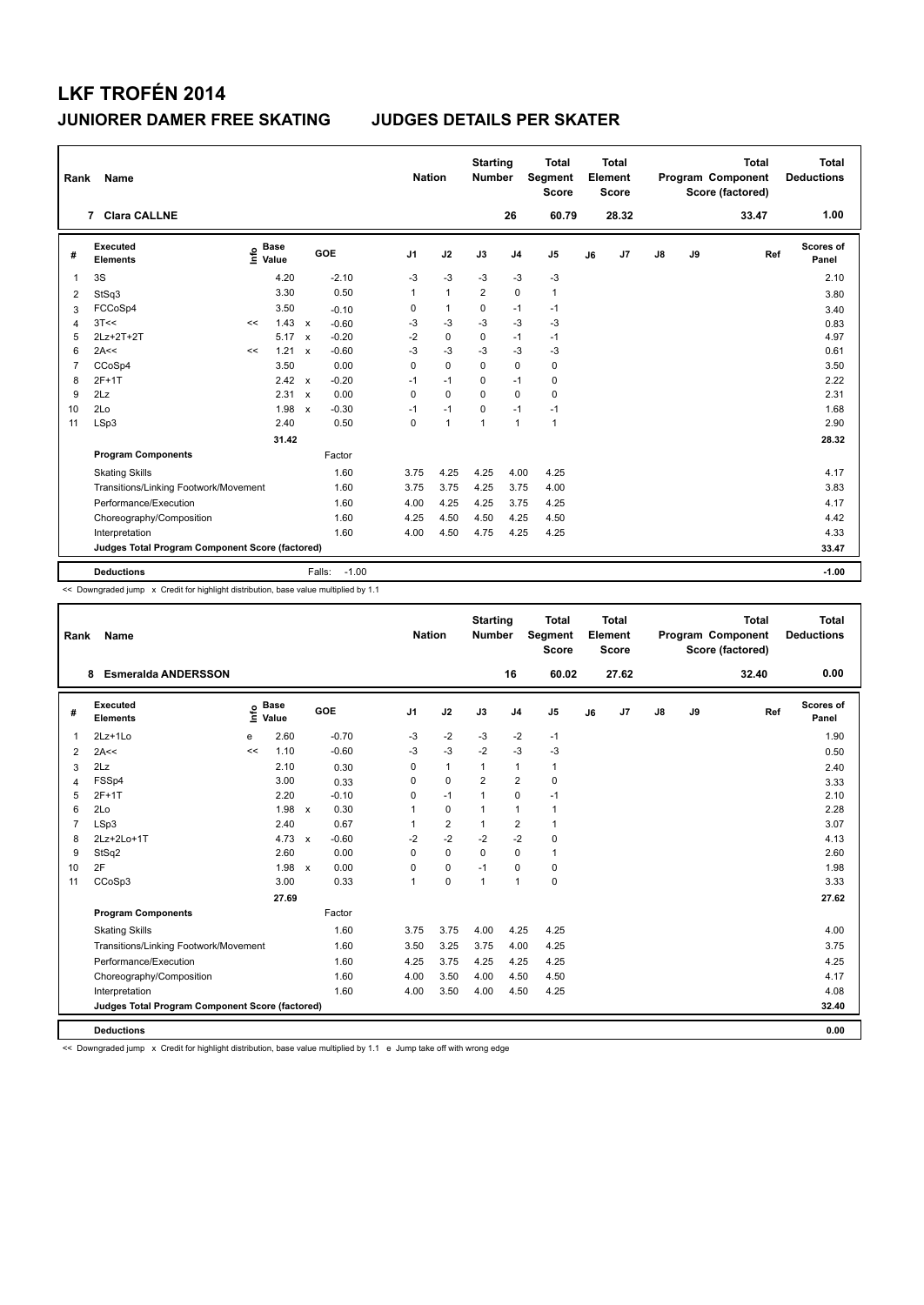| Rank           | Name                                            |                            |                           |                   | <b>Nation</b>  |                | <b>Starting</b><br><b>Number</b> |                | <b>Total</b><br>Segment<br><b>Score</b> |    | Total<br>Element<br><b>Score</b> |               |    | <b>Total</b><br>Program Component<br>Score (factored) | Total<br><b>Deductions</b> |
|----------------|-------------------------------------------------|----------------------------|---------------------------|-------------------|----------------|----------------|----------------------------------|----------------|-----------------------------------------|----|----------------------------------|---------------|----|-------------------------------------------------------|----------------------------|
|                | Sallianna ÖZTURK<br>9                           |                            |                           |                   |                |                |                                  | 20             | 59.51                                   |    | 28.44                            |               |    | 33.07                                                 | 2.00                       |
| #              | Executed<br><b>Elements</b>                     | <b>Base</b><br>۴٥<br>Value |                           | GOE               | J <sub>1</sub> | J2             | J3                               | J <sub>4</sub> | J <sub>5</sub>                          | J6 | J7                               | $\mathsf{J}8$ | J9 | Ref                                                   | Scores of<br>Panel         |
| 1              | 3S<                                             | 2.90<br>$\prec$            |                           | $-2.10$           | -3             | $-3$           | $-3$                             | $-3$           | $-3$                                    |    |                                  |               |    |                                                       | 0.80                       |
| $\overline{2}$ | 2Lz                                             | 2.10                       |                           | 0.20              | $\mathbf{1}$   | $\mathbf 0$    | 0                                | $\mathbf{1}$   | $\overline{2}$                          |    |                                  |               |    |                                                       | 2.30                       |
| 3              | 2A                                              | 3.30                       |                           | 0.00              | 0              | $-1$           | $\mathbf 0$                      | 0              | $\pmb{0}$                               |    |                                  |               |    |                                                       | 3.30                       |
| $\overline{4}$ | LSp3                                            | 2.40                       |                           | 1.00              | 2              | $\overline{2}$ | $\Omega$                         | $\overline{2}$ | $\overline{\mathbf{c}}$                 |    |                                  |               |    |                                                       | 3.40                       |
| 5              | 2A                                              | 3.63                       | $\mathsf{x}$              | $-1.50$           | $-3$           | $-3$           | $-3$                             | $-3$           | $-3$                                    |    |                                  |               |    |                                                       | 2.13                       |
| 6              | 2F                                              | 1.98                       | $\boldsymbol{\mathsf{x}}$ | $-0.40$           | $-2$           | $-1$           | $-2$                             | $-1$           | $-1$                                    |    |                                  |               |    |                                                       | 1.58                       |
| $\overline{7}$ | 2Lz+2Lo+1Lo                                     | 4.84                       | $\boldsymbol{\mathsf{x}}$ | $-0.20$           | $-1$           | $-1$           | $\Omega$                         | $-1$           | 0                                       |    |                                  |               |    |                                                       | 4.64                       |
| 8              | 2S                                              | 1.43                       | $\boldsymbol{\mathsf{x}}$ | 0.00              | $\Omega$       | $\mathbf 0$    | $\Omega$                         | $\Omega$       | $\mathbf 0$                             |    |                                  |               |    |                                                       | 1.43                       |
| 9              | FCCoSp4                                         | 3.50                       |                           | $-0.10$           | 0              | $-1$           | $\mathbf 0$                      | 1              | $-1$                                    |    |                                  |               |    |                                                       | 3.40                       |
| 10             | StSq1                                           | 1.80                       |                           | 0.33              | 0              | $\mathbf 0$    | $\mathbf{1}$                     | $\mathbf{1}$   | $\mathbf{1}$                            |    |                                  |               |    |                                                       | 2.13                       |
| 11             | CCoSp3                                          | 3.00                       |                           | 0.33              | 0              | $\pmb{0}$      | $\mathbf{1}$                     | $\mathbf{1}$   | $\mathbf{1}$                            |    |                                  |               |    |                                                       | 3.33                       |
|                |                                                 | 30.88                      |                           |                   |                |                |                                  |                |                                         |    |                                  |               |    |                                                       | 28.44                      |
|                | <b>Program Components</b>                       |                            |                           | Factor            |                |                |                                  |                |                                         |    |                                  |               |    |                                                       |                            |
|                | <b>Skating Skills</b>                           |                            |                           | 1.60              | 4.00           | 4.00           | 4.25                             | 4.75           | 4.75                                    |    |                                  |               |    |                                                       | 4.33                       |
|                | Transitions/Linking Footwork/Movement           |                            |                           | 1.60              | 3.50           | 3.50           | 3.75                             | 4.50           | 4.50                                    |    |                                  |               |    |                                                       | 3.92                       |
|                | Performance/Execution                           |                            |                           | 1.60              | 4.00           | 4.00           | 4.25                             | 4.50           | 4.75                                    |    |                                  |               |    |                                                       | 4.25                       |
|                | Choreography/Composition                        |                            |                           | 1.60              | 3.75           | 4.00           | 3.75                             | 4.25           | 5.00                                    |    |                                  |               |    |                                                       | 4.00                       |
|                | Interpretation                                  |                            |                           | 1.60              | 3.75           | 3.75           | 4.25                             | 4.50           | 5.00                                    |    |                                  |               |    |                                                       | 4.17                       |
|                | Judges Total Program Component Score (factored) |                            |                           |                   |                |                |                                  |                |                                         |    |                                  |               |    |                                                       | 33.07                      |
|                | <b>Deductions</b>                               |                            |                           | $-2.00$<br>Falls: |                |                |                                  |                |                                         |    |                                  |               |    |                                                       | $-2.00$                    |

< Under-rotated jump x Credit for highlight distribution, base value multiplied by 1.1

| Rank           | Name                                            |                                  |               |                         |                | <b>Nation</b> |              | <b>Starting</b><br><b>Number</b> |                | <b>Total</b><br>Segment<br><b>Score</b> |    | <b>Total</b><br>Element<br>Score |               |    | <b>Total</b><br>Program Component<br>Score (factored) | <b>Total</b><br><b>Deductions</b> |
|----------------|-------------------------------------------------|----------------------------------|---------------|-------------------------|----------------|---------------|--------------|----------------------------------|----------------|-----------------------------------------|----|----------------------------------|---------------|----|-------------------------------------------------------|-----------------------------------|
|                | <b>Myrtel SALDEEN</b><br>10                     |                                  |               |                         |                |               |              |                                  | 15             | 59.35                                   |    | 28.14                            |               |    | 31.21                                                 | 0.00                              |
| #              | Executed<br><b>Elements</b>                     | $\overset{\circ}{\text{E}}$ Pase |               | <b>GOE</b>              | J <sub>1</sub> |               | J2           | J3                               | J <sub>4</sub> | J <sub>5</sub>                          | J6 | J7                               | $\mathsf{J}8$ | J9 | Ref                                                   | Scores of<br>Panel                |
| 1              | 2S                                              |                                  | 1.30          | 0.00                    | 0              |               | 0            | $\mathbf 0$                      | $\mathbf 0$    | $\mathbf{1}$                            |    |                                  |               |    |                                                       | 1.30                              |
| 2              | 2T                                              |                                  | 1.30          | 0.00                    | 0              |               | $\mathbf 0$  | $\Omega$                         | $\mathbf 0$    | 0                                       |    |                                  |               |    |                                                       | 1.30                              |
| 3              | 2A                                              |                                  | 3.30          | 0.17                    | 1              |               | $\mathbf 0$  | 0                                | $\mathbf 0$    | $\mathbf{1}$                            |    |                                  |               |    |                                                       | 3.47                              |
| $\overline{4}$ | $2A+1T$                                         |                                  | 3.70          | 0.00                    | 0              |               | $\mathbf 0$  | $\Omega$                         | $\mathbf 0$    | 0                                       |    |                                  |               |    |                                                       | 3.70                              |
| 5              | CCSp2                                           |                                  | 2.30          | $-0.30$                 | $-1$           |               | $\mathbf 0$  | $-1$                             | $-1$           | $-1$                                    |    |                                  |               |    |                                                       | 2.00                              |
| 6              | $2Lz+2T$                                        |                                  | $3.74 \times$ | 0.00                    | 0              |               | $\mathbf 0$  | 0                                | $\mathbf 0$    | 0                                       |    |                                  |               |    |                                                       | 3.74                              |
| $\overline{7}$ | 2Lo+2T+1T                                       |                                  | 3.85          | $-0.20$<br>$\mathsf{x}$ | 0              |               | $-1$         | 0                                | $-1$           | $-1$                                    |    |                                  |               |    |                                                       | 3.65                              |
| 8              | CCoSp2                                          |                                  | 2.50          | 0.33                    | 1              |               | $\mathbf{1}$ | $\Omega$                         | $\mathbf{1}$   | 0                                       |    |                                  |               |    |                                                       | 2.83                              |
| 9              | 2F                                              | e                                | 1.98          | $-0.30$<br>$\mathsf{x}$ | 0              |               | $-1$         | $-1$                             | $-1$           | $-2$                                    |    |                                  |               |    |                                                       | 1.68                              |
| 10             | StSq2                                           |                                  | 2.60          | 0.17                    | $\mathbf 0$    |               | $\mathbf 0$  | $\mathbf{1}$                     | $\mathbf{1}$   | 0                                       |    |                                  |               |    |                                                       | 2.77                              |
| 11             | FSSp1                                           |                                  | 2.00          | $-0.30$                 | $-1$           |               | $-1$         | $-1$                             | $\mathbf 0$    | $-1$                                    |    |                                  |               |    |                                                       | 1.70                              |
|                |                                                 |                                  | 28.57         |                         |                |               |              |                                  |                |                                         |    |                                  |               |    |                                                       | 28.14                             |
|                | <b>Program Components</b>                       |                                  |               | Factor                  |                |               |              |                                  |                |                                         |    |                                  |               |    |                                                       |                                   |
|                | <b>Skating Skills</b>                           |                                  |               | 1.60                    | 4.25           |               | 4.00         | 4.25                             | 4.50           | 4.00                                    |    |                                  |               |    |                                                       | 4.17                              |
|                | Transitions/Linking Footwork/Movement           |                                  |               | 1.60                    | 3.75           |               | 3.25         | 3.75                             | 4.00           | 3.50                                    |    |                                  |               |    |                                                       | 3.67                              |
|                | Performance/Execution                           |                                  |               | 1.60                    | 4.00           |               | 3.75         | 4.25                             | 4.00           | 4.00                                    |    |                                  |               |    |                                                       | 4.00                              |
|                | Choreography/Composition                        |                                  |               | 1.60                    | 4.00           |               | 3.75         | 4.00                             | 3.50           | 4.25                                    |    |                                  |               |    |                                                       | 3.92                              |
|                | Interpretation                                  |                                  |               | 1.60                    | 3.75           |               | 3.50         | 4.00                             | 3.50           | 4.00                                    |    |                                  |               |    |                                                       | 3.75                              |
|                | Judges Total Program Component Score (factored) |                                  |               |                         |                |               |              |                                  |                |                                         |    |                                  |               |    |                                                       | 31.21                             |
|                | <b>Deductions</b>                               |                                  |               |                         |                |               |              |                                  |                |                                         |    |                                  |               |    |                                                       | 0.00                              |

x Credit for highlight distribution, base value multiplied by 1.1 e Jump take off with wrong edge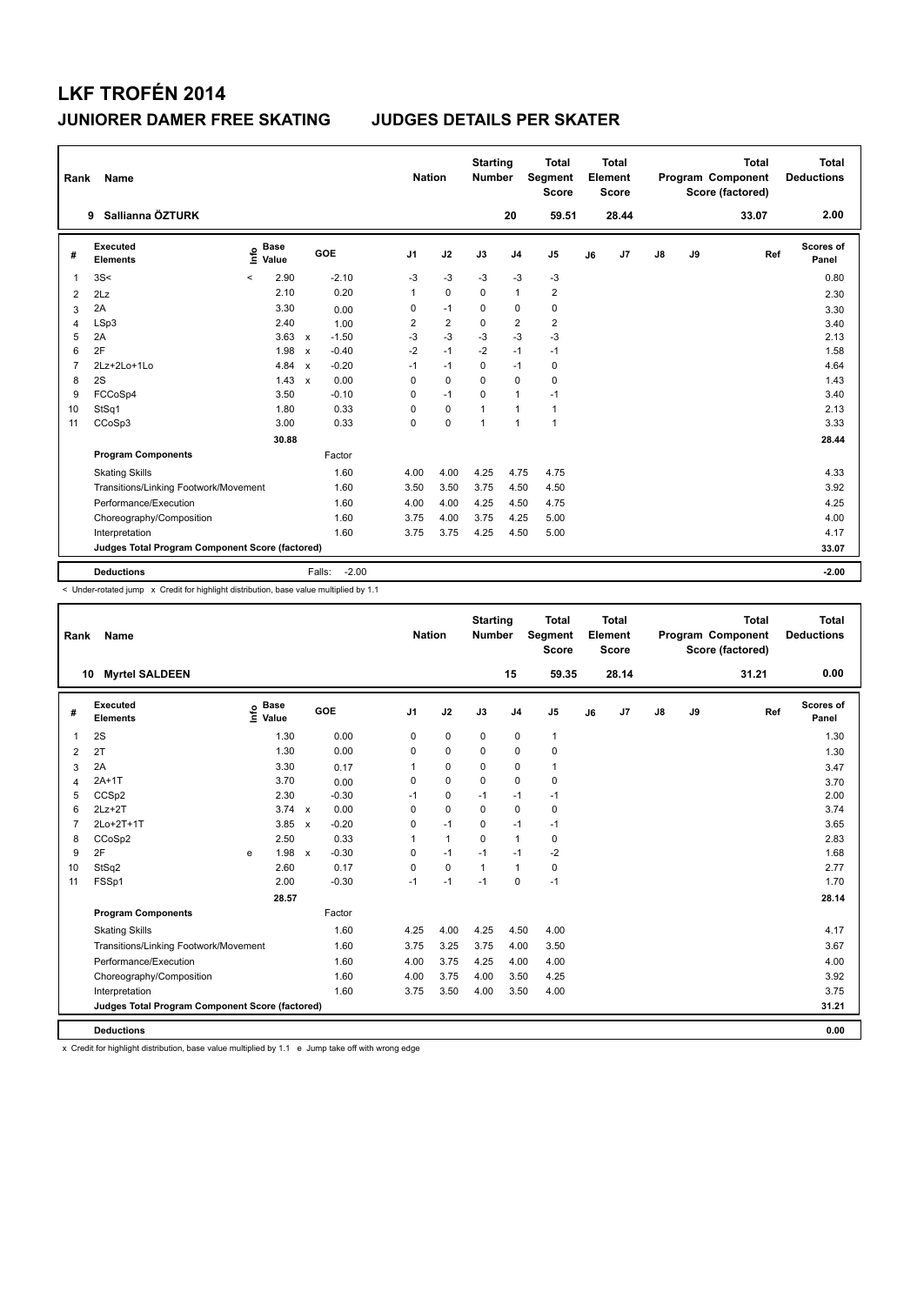| Rank           | Name                                            |         |                      |              |         | <b>Nation</b>  |             | <b>Starting</b><br><b>Number</b> |                | <b>Total</b><br>Segment<br><b>Score</b> |    | <b>Total</b><br>Element<br><b>Score</b> |               |    | <b>Total</b><br>Program Component<br>Score (factored) |     | Total<br><b>Deductions</b> |
|----------------|-------------------------------------------------|---------|----------------------|--------------|---------|----------------|-------------|----------------------------------|----------------|-----------------------------------------|----|-----------------------------------------|---------------|----|-------------------------------------------------------|-----|----------------------------|
| 11             | <b>Olivia JENGARD</b>                           |         |                      |              |         |                |             |                                  | 19             | 58.94                                   |    | 28.27                                   |               |    | 30.67                                                 |     | 0.00                       |
| #              | Executed<br><b>Elements</b>                     | lnfo    | <b>Base</b><br>Value |              | GOE     | J <sub>1</sub> | J2          | J3                               | J <sub>4</sub> | J <sub>5</sub>                          | J6 | J7                                      | $\mathsf{J}8$ | J9 |                                                       | Ref | Scores of<br>Panel         |
| 1              | 2A<                                             | $\prec$ | 2.30                 |              | $-0.67$ | $-2$           | $-2$        | $-1$                             | $-1$           | $-1$                                    |    |                                         |               |    |                                                       |     | 1.63                       |
| 2              | 2A                                              |         | 3.30                 |              | $-1.00$ | $-2$           | $-2$        | $-2$                             | $-1$           | $-2$                                    |    |                                         |               |    |                                                       |     | 2.30                       |
| 3              | LSp3                                            |         | 2.40                 |              | 0.17    | 0              | $\mathbf 0$ | 0                                | 1              | $\mathbf{1}$                            |    |                                         |               |    |                                                       |     | 2.57                       |
| 4              | 2Lz+2T+2T<                                      | e       | 4.30                 |              | $-0.80$ | $-3$           | $-3$        | $-3$                             | $-2$           | $-2$                                    |    |                                         |               |    |                                                       |     | 3.50                       |
| 5              | 2Lo                                             |         | 1.80                 |              | 0.00    | $\Omega$       | $\mathbf 0$ | $\mathbf 0$                      | $\mathbf 0$    | 0                                       |    |                                         |               |    |                                                       |     | 1.80                       |
| 6              | FCSSp4                                          |         | 3.00                 |              | 0.00    | 0              | 0           | $-1$                             | $\mathbf{1}$   | 0                                       |    |                                         |               |    |                                                       |     | 3.00                       |
| $\overline{7}$ | 2Lo                                             |         | 1.98                 | $\mathbf{x}$ | 0.00    | 0              | $\mathbf 0$ | $\mathbf 0$                      | 0              | $\pmb{0}$                               |    |                                         |               |    |                                                       |     | 1.98                       |
| 8              | $2F+2T$                                         |         | 3.41                 | $\mathsf{x}$ | $-0.60$ | $-2$           | $-2$        | $-3$                             | $-2$           | $-2$                                    |    |                                         |               |    |                                                       |     | 2.81                       |
| 9              | $2F+2T$                                         |         | 3.41                 | $\mathsf{x}$ | 0.00    | $\Omega$       | $\mathbf 0$ | $\mathbf 0$                      | 0              | $\mathbf 0$                             |    |                                         |               |    |                                                       |     | 3.41                       |
| 10             | CCoSp2                                          |         | 2.50                 |              | 0.00    | $\Omega$       | $\mathbf 0$ | $\Omega$                         | $-1$           | 0                                       |    |                                         |               |    |                                                       |     | 2.50                       |
| 11             | StSq2                                           |         | 2.60                 |              | 0.17    | $\mathbf 0$    | $\pmb{0}$   | 1                                | 0              | $\mathbf{1}$                            |    |                                         |               |    |                                                       |     | 2.77                       |
|                |                                                 |         | 31.00                |              |         |                |             |                                  |                |                                         |    |                                         |               |    |                                                       |     | 28.27                      |
|                | <b>Program Components</b>                       |         |                      |              | Factor  |                |             |                                  |                |                                         |    |                                         |               |    |                                                       |     |                            |
|                | <b>Skating Skills</b>                           |         |                      |              | 1.60    | 3.75           | 3.75        | 4.00                             | 4.25           | 4.50                                    |    |                                         |               |    |                                                       |     | 4.00                       |
|                | Transitions/Linking Footwork/Movement           |         |                      |              | 1.60    | 3.50           | 3.00        | 3.50                             | 3.50           | 4.25                                    |    |                                         |               |    |                                                       |     | 3.50                       |
|                | Performance/Execution                           |         |                      |              | 1.60    | 4.00           | 3.75        | 4.00                             | 4.50           | 4.50                                    |    |                                         |               |    |                                                       |     | 4.17                       |
|                | Choreography/Composition                        |         |                      |              | 1.60    | 3.50           | 3.50        | 3.75                             | 3.75           | 4.75                                    |    |                                         |               |    |                                                       |     | 3.67                       |
|                | Interpretation                                  |         |                      |              | 1.60    | 3.75           | 3.50        | 3.75                             | 4.00           | 4.50                                    |    |                                         |               |    |                                                       |     | 3.83                       |
|                | Judges Total Program Component Score (factored) |         |                      |              |         |                |             |                                  |                |                                         |    |                                         |               |    |                                                       |     | 30.67                      |
|                | <b>Deductions</b>                               |         |                      |              |         |                |             |                                  |                |                                         |    |                                         |               |    |                                                       |     | 0.00                       |

< Under-rotated jump x Credit for highlight distribution, base value multiplied by 1.1 e Jump take off with wrong edge

| Rank            | <b>Name</b>                                     |                       |                         | <b>Nation</b>  |              | <b>Starting</b><br><b>Number</b> |                | <b>Total</b><br>Segment<br><b>Score</b> |    | <b>Total</b><br>Element<br>Score |    |    | <b>Total</b><br>Program Component<br>Score (factored) | <b>Total</b><br><b>Deductions</b> |
|-----------------|-------------------------------------------------|-----------------------|-------------------------|----------------|--------------|----------------------------------|----------------|-----------------------------------------|----|----------------------------------|----|----|-------------------------------------------------------|-----------------------------------|
|                 | <b>Linnea BOHWALLI</b><br>12                    |                       |                         |                |              |                                  | $\overline{7}$ | 58.37                                   |    | 29.90                            |    |    | 29.47                                                 | 1.00                              |
| #               | Executed<br><b>Elements</b>                     | $\sum_{i=1}^{n}$ Base | GOE                     | J <sub>1</sub> | J2           | J3                               | J <sub>4</sub> | J <sub>5</sub>                          | J6 | J7                               | J8 | J9 | Ref                                                   | <b>Scores of</b><br>Panel         |
| $\mathbf{1}$    | 2Lz                                             | 2.10                  | 0.20                    | $\mathbf{1}$   | $\mathbf 0$  | 0                                | $\mathbf{1}$   | $\mathbf{1}$                            |    |                                  |    |    |                                                       | 2.30                              |
| 2               | 2A                                              | 3.30                  | $-1.50$                 | -3             | $-2$         | $-3$                             | $-3$           | $-3$                                    |    |                                  |    |    |                                                       | 1.80                              |
| 3               | $2F+2T$                                         | 3.10                  | $-0.60$                 | $-1$           | $-2$         | $-2$                             | $-2$           | $-2$                                    |    |                                  |    |    |                                                       | 2.50                              |
| 4               | CCoSp4                                          | 3.50                  | 0.17                    | 0              | $\mathbf 0$  | $\Omega$                         | $\mathbf{1}$   | $\mathbf{1}$                            |    |                                  |    |    |                                                       | 3.67                              |
| 5               | $2F+2T$                                         | 3.10                  | 0.00                    | 0              | $\mathbf 0$  | $\mathbf 0$                      | $\mathbf 0$    | $-1$                                    |    |                                  |    |    |                                                       | 3.10                              |
| 6               | 2A                                              | 3.30                  | $-1.50$                 | -3             | $-3$         | -3                               | $-3$           | $-3$                                    |    |                                  |    |    |                                                       | 1.80                              |
| $\overline{7}$  | 2Lo                                             | 1.98                  | 0.30<br>$\mathsf{x}$    | $\mathbf{1}$   | $\mathbf 0$  | $\mathbf{1}$                     | $\mathbf{1}$   | $\mathbf{1}$                            |    |                                  |    |    |                                                       | 2.28                              |
| 8               | LSp3                                            | 2.40                  | 0.17                    | 0              | $\mathbf{1}$ | $\Omega$                         | $\mathbf{1}$   | $\pmb{0}$                               |    |                                  |    |    |                                                       | 2.57                              |
| 9               | StSq3                                           | 3.30                  | 0.00                    | $\Omega$       | $\mathbf 0$  | $\mathbf 0$                      | $\mathbf{1}$   | 0                                       |    |                                  |    |    |                                                       | 3.30                              |
| 10 <sup>1</sup> | 2Lz+2T+1T                                       | 4.18                  | $-0.10$<br>$\mathsf{x}$ | 0              | $-1$         | $\Omega$                         | $\mathbf 0$    | $-1$                                    |    |                                  |    |    |                                                       | 4.08                              |
| 11              | FSSp3                                           | 2.60                  | $-0.10$                 | 0              | $-1$         | $\mathbf 0$                      | $\mathbf{1}$   | $-1$                                    |    |                                  |    |    |                                                       | 2.50                              |
|                 |                                                 | 32.86                 |                         |                |              |                                  |                |                                         |    |                                  |    |    |                                                       | 29.90                             |
|                 | <b>Program Components</b>                       |                       | Factor                  |                |              |                                  |                |                                         |    |                                  |    |    |                                                       |                                   |
|                 | <b>Skating Skills</b>                           |                       | 1.60                    | 4.25           | 3.75         | 3.75                             | 4.25           | 3.75                                    |    |                                  |    |    |                                                       | 3.92                              |
|                 | Transitions/Linking Footwork/Movement           |                       | 1.60                    | 3.25           | 3.50         | 3.25                             | 4.00           | 3.25                                    |    |                                  |    |    |                                                       | 3.33                              |
|                 | Performance/Execution                           |                       | 1.60                    | 4.00           | 3.75         | 4.00                             | 4.25           | 3.50                                    |    |                                  |    |    |                                                       | 3.92                              |
|                 | Choreography/Composition                        |                       | 1.60                    | 3.75           | 3.75         | 3.75                             | 4.50           | 3.50                                    |    |                                  |    |    |                                                       | 3.75                              |
|                 | Interpretation                                  |                       | 1.60                    | 3.50           | 3.50         | 3.50                             | 3.75           | 3.50                                    |    |                                  |    |    |                                                       | 3.50                              |
|                 | Judges Total Program Component Score (factored) |                       |                         |                |              |                                  |                |                                         |    |                                  |    |    |                                                       | 29.47                             |
|                 | <b>Deductions</b>                               |                       | $-1.00$<br>Falls:       |                |              |                                  |                |                                         |    |                                  |    |    |                                                       | $-1.00$                           |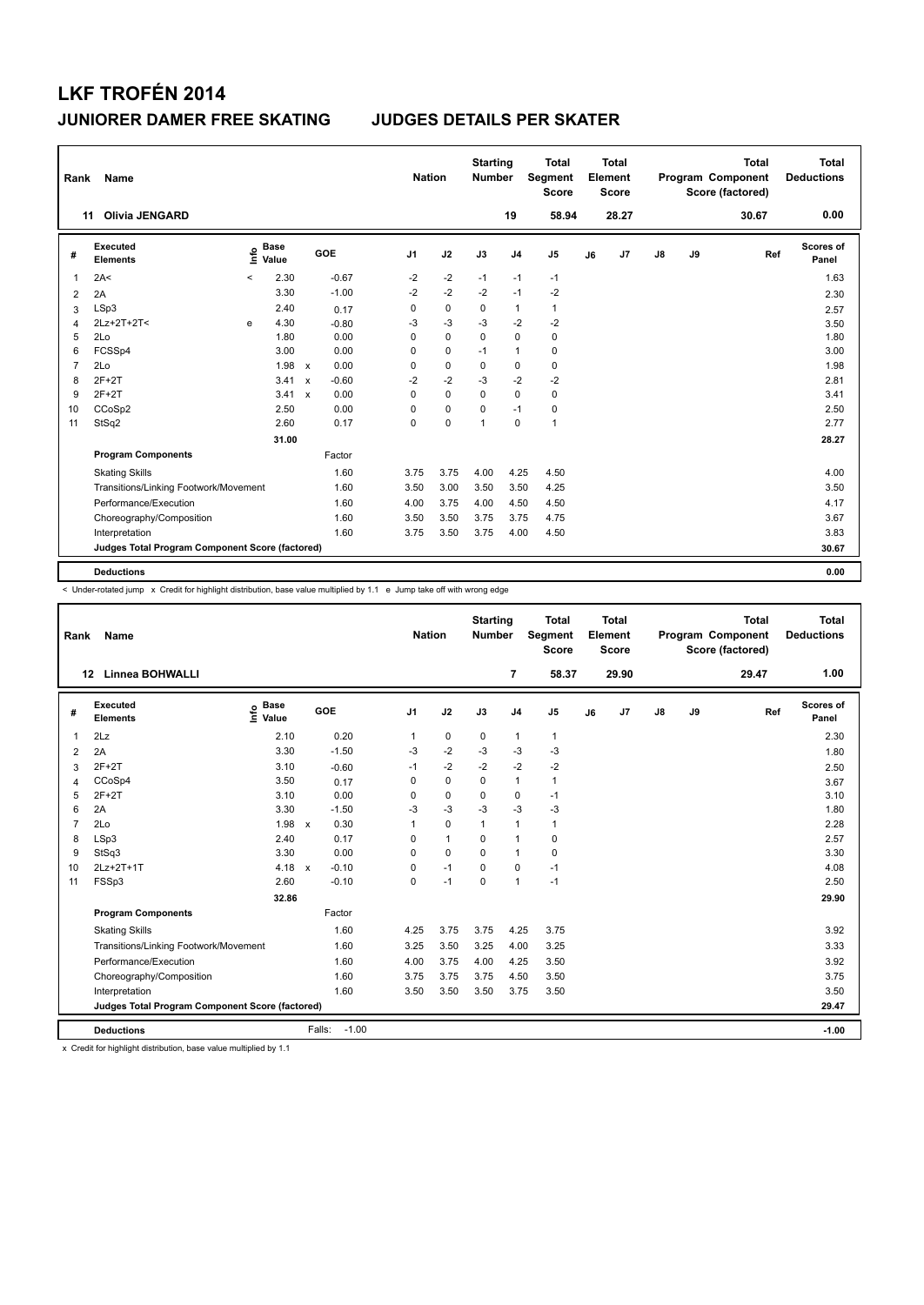| Rank           | Name                                            |         |                      |                           |                   | <b>Nation</b>  |              | <b>Starting</b><br><b>Number</b> |                | <b>Total</b><br><b>Segment</b><br><b>Score</b> |    | <b>Total</b><br>Element<br><b>Score</b> |               |    | <b>Total</b><br>Program Component<br>Score (factored) | <b>Total</b><br><b>Deductions</b> |
|----------------|-------------------------------------------------|---------|----------------------|---------------------------|-------------------|----------------|--------------|----------------------------------|----------------|------------------------------------------------|----|-----------------------------------------|---------------|----|-------------------------------------------------------|-----------------------------------|
|                | <b>Louise JENSEN</b><br>13                      |         |                      |                           |                   |                |              |                                  | 23             | 58.21                                          |    | 26.55                                   |               |    | 34.66                                                 | 3.00                              |
| #              | <b>Executed</b><br><b>Elements</b>              | ۴       | <b>Base</b><br>Value |                           | GOE               | J <sub>1</sub> | J2           | J3                               | J <sub>4</sub> | J <sub>5</sub>                                 | J6 | J <sub>7</sub>                          | $\mathsf{J}8$ | J9 | Ref                                                   | Scores of<br>Panel                |
| 1              | $2A+2T$                                         |         | 4.60                 |                           | 0.50              | 0              | $\mathbf{1}$ | $\mathbf{1}$                     | $\overline{2}$ | $\mathbf{1}$                                   |    |                                         |               |    |                                                       | 5.10                              |
| 2              | $3T<+2T<<$                                      | <<      | 3.30                 |                           | $-2.10$           | -3             | $-3$         | -3                               | $-2$           | $-3$                                           |    |                                         |               |    |                                                       | 1.20                              |
| 3              | 1Lo                                             |         | 0.50                 |                           | 0.00              | 0              | $\mathbf 0$  | $\mathbf 0$                      | $\mathbf 0$    | $\mathbf 0$                                    |    |                                         |               |    |                                                       | 0.50                              |
| 4              | CCoSp3                                          |         | 3.00                 |                           | $-0.30$           | $-1$           | $-1$         | $-2$                             | $-1$           | 0                                              |    |                                         |               |    |                                                       | 2.70                              |
| 5              | 3S                                              |         | 4.20                 |                           | $-2.10$           | -3             | $-3$         | $-3$                             | -3             | $-3$                                           |    |                                         |               |    |                                                       | 2.10                              |
| 6              | 2F+2T+2Lo<                                      | $\prec$ | 4.84                 | $\boldsymbol{\mathsf{x}}$ | $-0.80$           | $-3$           | $-2$         | $-3$                             | $-3$           | $-2$                                           |    |                                         |               |    |                                                       | 4.04                              |
| $\overline{7}$ | FCSp2                                           |         | 2.30                 |                           | $-0.30$           | $-1$           | $-1$         | $-1$                             | $-1$           | $-1$                                           |    |                                         |               |    |                                                       | 2.00                              |
| 8              | 2A                                              |         | 3.63                 | $\mathsf{x}$              | 0.00              | $\Omega$       | 0            | $\Omega$                         | 0              | 0                                              |    |                                         |               |    |                                                       | 3.63                              |
| 9              | 2Lz                                             |         | 2.31                 | $\mathsf{x}$              | $-0.90$           | -3             | $-3$         | -3                               | -3             | $-3$                                           |    |                                         |               |    |                                                       | 1.41                              |
| 10             | LSp1                                            |         | 1.50                 |                           | $-0.40$           | $-2$           | $-1$         | $-2$                             | $-1$           | 0                                              |    |                                         |               |    |                                                       | 1.10                              |
| 11             | StSq2                                           |         | 2.60                 |                           | 0.17              | $\Omega$       | $\mathbf 0$  | $\overline{1}$                   | $\mathbf 0$    | $\mathbf{1}$                                   |    |                                         |               |    |                                                       | 2.77                              |
|                |                                                 |         | 32.78                |                           |                   |                |              |                                  |                |                                                |    |                                         |               |    |                                                       | 26.55                             |
|                | <b>Program Components</b>                       |         |                      |                           | Factor            |                |              |                                  |                |                                                |    |                                         |               |    |                                                       |                                   |
|                | <b>Skating Skills</b>                           |         |                      |                           | 1.60              | 4.50           | 4.25         | 4.75                             | 4.75           | 4.50                                           |    |                                         |               |    |                                                       | 4.58                              |
|                | Transitions/Linking Footwork/Movement           |         |                      |                           | 1.60              | 4.00           | 3.75         | 4.00                             | 4.00           | 4.25                                           |    |                                         |               |    |                                                       | 4.00                              |
|                | Performance/Execution                           |         |                      |                           | 1.60              | 4.25           | 4.00         | 4.50                             | 4.50           | 4.50                                           |    |                                         |               |    |                                                       | 4.42                              |
|                | Choreography/Composition                        |         |                      |                           | 1.60              | 4.00           | 4.00         | 4.50                             | 4.50           | 4.75                                           |    |                                         |               |    |                                                       | 4.33                              |
|                | Interpretation                                  |         |                      |                           | 1.60              | 4.25           | 3.75         | 4.25                             | 4.50           | 4.75                                           |    |                                         |               |    |                                                       | 4.33                              |
|                | Judges Total Program Component Score (factored) |         |                      |                           |                   |                |              |                                  |                |                                                |    |                                         |               |    |                                                       | 34.66                             |
|                | <b>Deductions</b>                               |         |                      |                           | $-3.00$<br>Falls: |                |              |                                  |                |                                                |    |                                         |               |    |                                                       | $-3.00$                           |

< Under-rotated jump << Downgraded jump x Credit for highlight distribution, base value multiplied by 1.1

| Rank           | <b>Name</b>                                     |         |                      |              |                   |                | <b>Nation</b> |                | <b>Starting</b><br><b>Number</b> |                | <b>Total</b><br>Segment<br><b>Score</b> |    | <b>Total</b><br>Element<br><b>Score</b> |               |    | <b>Total</b><br>Program Component<br>Score (factored) | Total<br><b>Deductions</b> |         |
|----------------|-------------------------------------------------|---------|----------------------|--------------|-------------------|----------------|---------------|----------------|----------------------------------|----------------|-----------------------------------------|----|-----------------------------------------|---------------|----|-------------------------------------------------------|----------------------------|---------|
|                | <b>Elin SIEVERT</b><br>14                       |         |                      |              |                   |                |               |                |                                  | 27             | 56.79                                   |    | 25.39                                   |               |    | 32.40                                                 |                            | 1.00    |
| #              | Executed<br><b>Elements</b>                     | Info    | <b>Base</b><br>Value |              | GOE               | J <sub>1</sub> |               | J2             | J3                               | J <sub>4</sub> | J <sub>5</sub>                          | J6 | J <sub>7</sub>                          | $\mathsf{J}8$ | J9 | Ref                                                   | Scores of<br>Panel         |         |
| $\mathbf{1}$   | 3T<                                             | $\prec$ | 2.90                 |              | $-2.10$           | -3             |               | $-3$           | -3                               | $-3$           | $-3$                                    |    |                                         |               |    |                                                       |                            | 0.80    |
| 2              | 2A<                                             | $\prec$ | 2.30                 |              | $-1.50$           | -3             |               | $-3$           | $-3$                             | $-3$           | $-3$                                    |    |                                         |               |    |                                                       |                            | 0.80    |
| 3              | 2F                                              |         | 1.80                 |              | $-0.60$           | $-2$           |               | $-1$           | $-2$                             | $-2$           | $-2$                                    |    |                                         |               |    |                                                       |                            | 1.20    |
| 4              | FCSp2                                           |         | 2.30                 |              | $-0.40$           | $-2$           |               | $-1$           | $-2$                             | $-1$           | $-1$                                    |    |                                         |               |    |                                                       |                            | 1.90    |
| 5              | 2S                                              |         | 1.30                 |              | 0.00              | $\Omega$       |               | $\mathbf 0$    | 1                                | $\mathbf 0$    | $\mathbf 0$                             |    |                                         |               |    |                                                       |                            | 1.30    |
| 6              | $2A+2T$                                         |         | 5.06                 | $\mathbf{x}$ | 0.00              | 0              |               | $\mathbf 0$    | $\mathbf{1}$                     | 0              | 0                                       |    |                                         |               |    |                                                       |                            | 5.06    |
| $\overline{7}$ | LSp3                                            |         | 2.40                 |              | 0.83              | 1              |               | $\overline{2}$ | $\overline{2}$                   | $\mathbf{1}$   | $\overline{2}$                          |    |                                         |               |    |                                                       |                            | 3.23    |
| 8              | 2Lz<<                                           | e       | 0.66                 | $\mathsf{x}$ | $-0.30$           | $-3$           |               | $-3$           | $-3$                             | $-3$           | $-3$                                    |    |                                         |               |    |                                                       |                            | 0.36    |
| 9              | StSq3                                           |         | 3.30                 |              | 0.33              | $\Omega$       |               | $\mathbf{1}$   | $\mathbf{1}$                     | $\mathbf 0$    | 1                                       |    |                                         |               |    |                                                       |                            | 3.63    |
| 10             | 2Lz+2T+2T<<                                     | <<      | 4.18                 | $\mathbf{x}$ | $-0.90$           | -3             |               | $-3$           | $-3$                             | $-3$           | $-3$                                    |    |                                         |               |    |                                                       |                            | 3.28    |
| 11             | CCoSp4                                          |         | 3.50                 |              | 0.33              | $\overline{1}$ |               | $\mathbf 0$    | $\overline{2}$                   | $\mathbf{1}$   | $\mathbf 0$                             |    |                                         |               |    |                                                       |                            | 3.83    |
|                |                                                 |         | 29.70                |              |                   |                |               |                |                                  |                |                                         |    |                                         |               |    |                                                       |                            | 25.39   |
|                | <b>Program Components</b>                       |         |                      |              | Factor            |                |               |                |                                  |                |                                         |    |                                         |               |    |                                                       |                            |         |
|                | <b>Skating Skills</b>                           |         |                      |              | 1.60              | 4.00           |               | 4.00           | 4.50                             | 4.50           | 4.25                                    |    |                                         |               |    |                                                       |                            | 4.25    |
|                | Transitions/Linking Footwork/Movement           |         |                      |              | 1.60              | 3.75           |               | 3.50           | 4.00                             | 4.50           | 4.00                                    |    |                                         |               |    |                                                       |                            | 3.92    |
|                | Performance/Execution                           |         |                      |              | 1.60              | 4.00           |               | 4.00           | 4.00                             | 4.00           | 3.75                                    |    |                                         |               |    |                                                       |                            | 4.00    |
|                | Choreography/Composition                        |         |                      |              | 1.60              | 3.75           |               | 4.00           | 4.25                             | 4.00           | 4.25                                    |    |                                         |               |    |                                                       |                            | 4.08    |
|                | Interpretation                                  |         |                      |              | 1.60              | 4.00           |               | 3.75           | 4.00                             | 4.00           | 4.00                                    |    |                                         |               |    |                                                       |                            | 4.00    |
|                | Judges Total Program Component Score (factored) |         |                      |              |                   |                |               |                |                                  |                |                                         |    |                                         |               |    |                                                       |                            | 32.40   |
|                | <b>Deductions</b>                               |         |                      |              | $-1.00$<br>Falls: |                |               |                |                                  |                |                                         |    |                                         |               |    |                                                       |                            | $-1.00$ |

< Under-rotated jump << Downgraded jump x Credit for highlight distribution, base value multiplied by 1.1 e Jump take off with wrong edge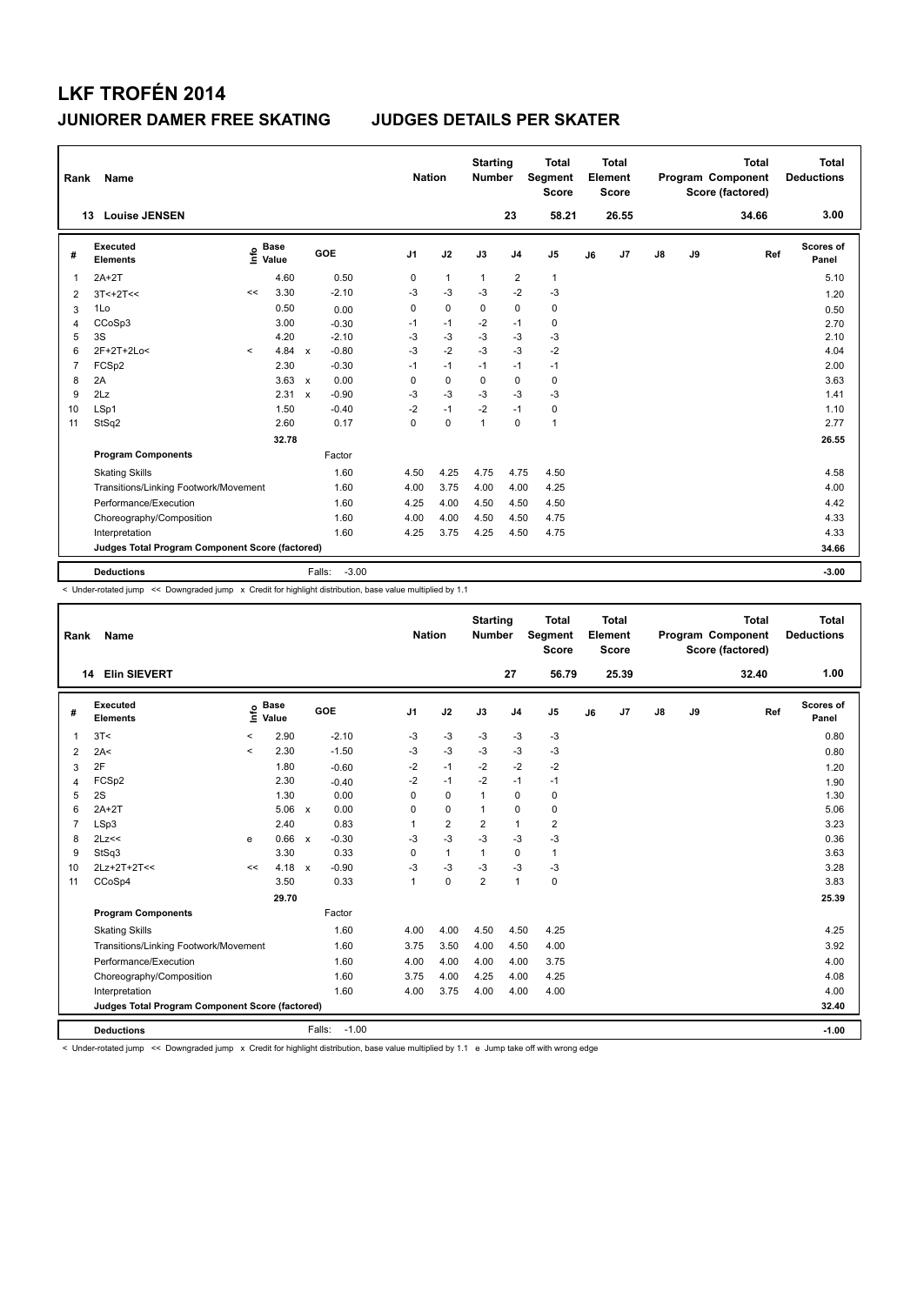| Rank           | Name                                            |                              |              |         | <b>Nation</b>  |                          | <b>Starting</b><br><b>Number</b> |                | <b>Total</b><br>Segment<br><b>Score</b> |    | <b>Total</b><br>Element<br><b>Score</b> |               |    | <b>Total</b><br>Program Component<br>Score (factored) | <b>Total</b><br><b>Deductions</b> |
|----------------|-------------------------------------------------|------------------------------|--------------|---------|----------------|--------------------------|----------------------------------|----------------|-----------------------------------------|----|-----------------------------------------|---------------|----|-------------------------------------------------------|-----------------------------------|
|                | <b>Clara ZARING</b><br>15                       |                              |              |         |                |                          |                                  | 17             | 56.02                                   |    | 24.94                                   |               |    | 31.08                                                 | 0.00                              |
| #              | <b>Executed</b><br><b>Elements</b>              | <b>Base</b><br>١nf٥<br>Value |              | GOE     | J <sub>1</sub> | J2                       | J3                               | J <sub>4</sub> | J <sub>5</sub>                          | J6 | J7                                      | $\mathsf{J}8$ | J9 | Ref                                                   | <b>Scores of</b><br>Panel         |
| 1              | Α                                               | 0.00                         |              | 0.00    | ÷              | $\overline{\phantom{a}}$ | $\overline{\phantom{a}}$         | ٠              | $\overline{\phantom{a}}$                |    |                                         |               |    |                                                       | 0.00                              |
| 2              | 1Lo                                             | 0.50                         |              | 0.00    | 0              | $\mathbf 0$              | 0                                | 0              | 0                                       |    |                                         |               |    |                                                       | 0.50                              |
| 3              | 2F+2T+2T                                        | 4.40                         |              | 0.00    | 1              | 0                        | 0                                | $\mathbf 0$    | $\mathbf 0$                             |    |                                         |               |    |                                                       | 4.40                              |
| 4              | FSSp3                                           | 2.60                         |              | $-0.10$ | $-1$           | 0                        | 0                                | 0              | $-1$                                    |    |                                         |               |    |                                                       | 2.50                              |
| 5              | $1A+2T$                                         | 2.40                         |              | 0.00    | 0              | $\mathbf 0$              | 0                                | 0              | $\pmb{0}$                               |    |                                         |               |    |                                                       | 2.40                              |
| 6              | LSp4                                            | 2.70                         |              | 0.33    | 1              | $\mathbf{1}$             | 0                                | $\mathbf 0$    | $\mathbf{1}$                            |    |                                         |               |    |                                                       | 3.03                              |
| $\overline{7}$ | $2Lo+1T$                                        | 2.42                         | $\mathsf{x}$ | $-0.20$ | $-1$           | $-1$                     | 0                                | $-1$           | 0                                       |    |                                         |               |    |                                                       | 2.22                              |
| 8              | 2F                                              | 1.98                         | $\mathsf{x}$ | 0.00    | 1              | 0                        | 0                                | 0              | 0                                       |    |                                         |               |    |                                                       | 1.98                              |
| 9              | 2F                                              | 1.98                         | $\mathsf{x}$ | 0.00    | 0              | 0                        | 0                                | 0              | 0                                       |    |                                         |               |    |                                                       | 1.98                              |
| 10             | StSq2                                           | 2.60                         |              | 0.00    | 0              | $\mathbf 0$              | 0                                | $\mathbf 0$    | 0                                       |    |                                         |               |    |                                                       | 2.60                              |
| 11             | CCoSp3                                          | 3.00                         |              | 0.33    | 0              | 0                        | $\overline{1}$                   | $\overline{1}$ | $\mathbf{1}$                            |    |                                         |               |    |                                                       | 3.33                              |
|                |                                                 | 24.58                        |              |         |                |                          |                                  |                |                                         |    |                                         |               |    |                                                       | 24.94                             |
|                | <b>Program Components</b>                       |                              |              | Factor  |                |                          |                                  |                |                                         |    |                                         |               |    |                                                       |                                   |
|                | <b>Skating Skills</b>                           |                              |              | 1.60    | 3.50           | 3.50                     | 4.00                             | 4.25           | 4.50                                    |    |                                         |               |    |                                                       | 3.92                              |
|                | Transitions/Linking Footwork/Movement           |                              |              | 1.60    | 3.50           | 3.00                     | 3.75                             | 3.75           | 4.00                                    |    |                                         |               |    |                                                       | 3.67                              |
|                | Performance/Execution                           |                              |              | 1.60    | 3.75           | 3.50                     | 4.25                             | 3.75           | 4.25                                    |    |                                         |               |    |                                                       | 3.92                              |
|                | Choreography/Composition                        |                              |              | 1.60    | 3.75           | 3.50                     | 4.25                             | 4.00           | 4.50                                    |    |                                         |               |    |                                                       | 4.00                              |
|                | Interpretation                                  |                              |              | 1.60    | 3.50           | 3.50                     | 4.00                             | 4.25           | 4.50                                    |    |                                         |               |    |                                                       | 3.92                              |
|                | Judges Total Program Component Score (factored) |                              |              |         |                |                          |                                  |                |                                         |    |                                         |               |    |                                                       | 31.08                             |
|                | <b>Deductions</b>                               |                              |              |         |                |                          |                                  |                |                                         |    |                                         |               |    |                                                       | 0.00                              |

x Credit for highlight distribution, base value multiplied by 1.1

| Rank           | Name                                            |                                  |         |                | <b>Nation</b> | <b>Starting</b><br><b>Number</b> |                | <b>Total</b><br>Segment<br><b>Score</b> |    | <b>Total</b><br>Element<br><b>Score</b> |               |    | <b>Total</b><br>Program Component<br>Score (factored) |     | <b>Total</b><br><b>Deductions</b> |
|----------------|-------------------------------------------------|----------------------------------|---------|----------------|---------------|----------------------------------|----------------|-----------------------------------------|----|-----------------------------------------|---------------|----|-------------------------------------------------------|-----|-----------------------------------|
|                | <b>Moa BERGLUND</b><br>16                       |                                  |         |                |               |                                  | $\overline{2}$ | 55.91                                   |    | 28.05                                   |               |    | 27.86                                                 |     | 0.00                              |
| #              | Executed<br><b>Elements</b>                     | <b>Base</b><br>e Base<br>E Value | GOE     | J <sub>1</sub> | J2            | J3                               | J <sub>4</sub> | J <sub>5</sub>                          | J6 | J <sub>7</sub>                          | $\mathsf{J}8$ | J9 |                                                       | Ref | Scores of<br>Panel                |
| $\mathbf{1}$   | 2Lz+2T+2T                                       | 4.70                             | $-0.30$ | $-1$           | $-1$          | $-1$                             | $-1$           | 0                                       |    |                                         |               |    |                                                       |     | 4.40                              |
| 2              | 1A                                              | 1.10                             | 0.07    | $\Omega$       | 0             | 0                                | $\mathbf{1}$   | 1                                       |    |                                         |               |    |                                                       |     | 1.17                              |
| 3              | 2F                                              | 1.80                             | 0.20    |                | 0             | $\Omega$                         | $\mathbf{1}$   | 1                                       |    |                                         |               |    |                                                       |     | 2.00                              |
| $\overline{4}$ | StSq2                                           | 2.60                             | 0.00    | 0              | 0             | $-1$                             | 0              | 0                                       |    |                                         |               |    |                                                       |     | 2.60                              |
| 5              | CCoSp4                                          | 3.50                             | 0.00    | 0              | 0             | $\Omega$                         | $\mathbf{1}$   | $-1$                                    |    |                                         |               |    |                                                       |     | 3.50                              |
| 6              | $2F+2T$                                         | $3.41 \times$                    | 0.00    |                | 0             | $\Omega$                         | 0              | 0                                       |    |                                         |               |    |                                                       |     | 3.41                              |
| 7              | $2Lo+2T$                                        | 3.41 x                           | 0.00    | 0              | $-1$          | $\Omega$                         | $\Omega$       | $\mathbf{1}$                            |    |                                         |               |    |                                                       |     | 3.41                              |
| 8              | FCSSp2                                          | 2.30                             | 0.17    | 0              | 0             | $\mathbf 0$                      | 1              | 1                                       |    |                                         |               |    |                                                       |     | 2.47                              |
| 9              | 1Lz                                             | 0.66 x                           | 0.00    | 0              | $\Omega$      | $\Omega$                         | 0              | 0                                       |    |                                         |               |    |                                                       |     | 0.66                              |
| 10             | 2S                                              | $1.43 \times$                    | 0.00    | 0              | 0             | $\Omega$                         | 0              | 0                                       |    |                                         |               |    |                                                       |     | 1.43                              |
| 11             | FCCoSp3                                         | 3.00                             | 0.00    | 0              | 0             | $\Omega$                         | 1              | $-1$                                    |    |                                         |               |    |                                                       |     | 3.00                              |
|                |                                                 | 27.91                            |         |                |               |                                  |                |                                         |    |                                         |               |    |                                                       |     | 28.05                             |
|                | <b>Program Components</b>                       |                                  | Factor  |                |               |                                  |                |                                         |    |                                         |               |    |                                                       |     |                                   |
|                | <b>Skating Skills</b>                           |                                  | 1.60    | 3.50           | 3.75          | 3.00                             | 4.00           | 3.50                                    |    |                                         |               |    |                                                       |     | 3.58                              |
|                | Transitions/Linking Footwork/Movement           |                                  | 1.60    | 3.75           | 3.25          | 3.00                             | 3.50           | 3.00                                    |    |                                         |               |    |                                                       |     | 3.25                              |
|                | Performance/Execution                           |                                  | 1.60    | 3.75           | 3.50          | 3.25                             | 4.00           | 3.50                                    |    |                                         |               |    |                                                       |     | 3.58                              |
|                | Choreography/Composition                        |                                  | 1.60    | 3.75           | 3.50          | 2.75                             | 3.75           | 3.75                                    |    |                                         |               |    |                                                       |     | 3.67                              |
|                | Interpretation                                  |                                  | 1.60    | 3.50           | 3.00          | 2.75                             | 4.25           | 3.50                                    |    |                                         |               |    |                                                       |     | 3.33                              |
|                | Judges Total Program Component Score (factored) |                                  |         |                |               |                                  |                |                                         |    |                                         |               |    |                                                       |     | 27.86                             |
|                | <b>Deductions</b>                               |                                  |         |                |               |                                  |                |                                         |    |                                         |               |    |                                                       |     | 0.00                              |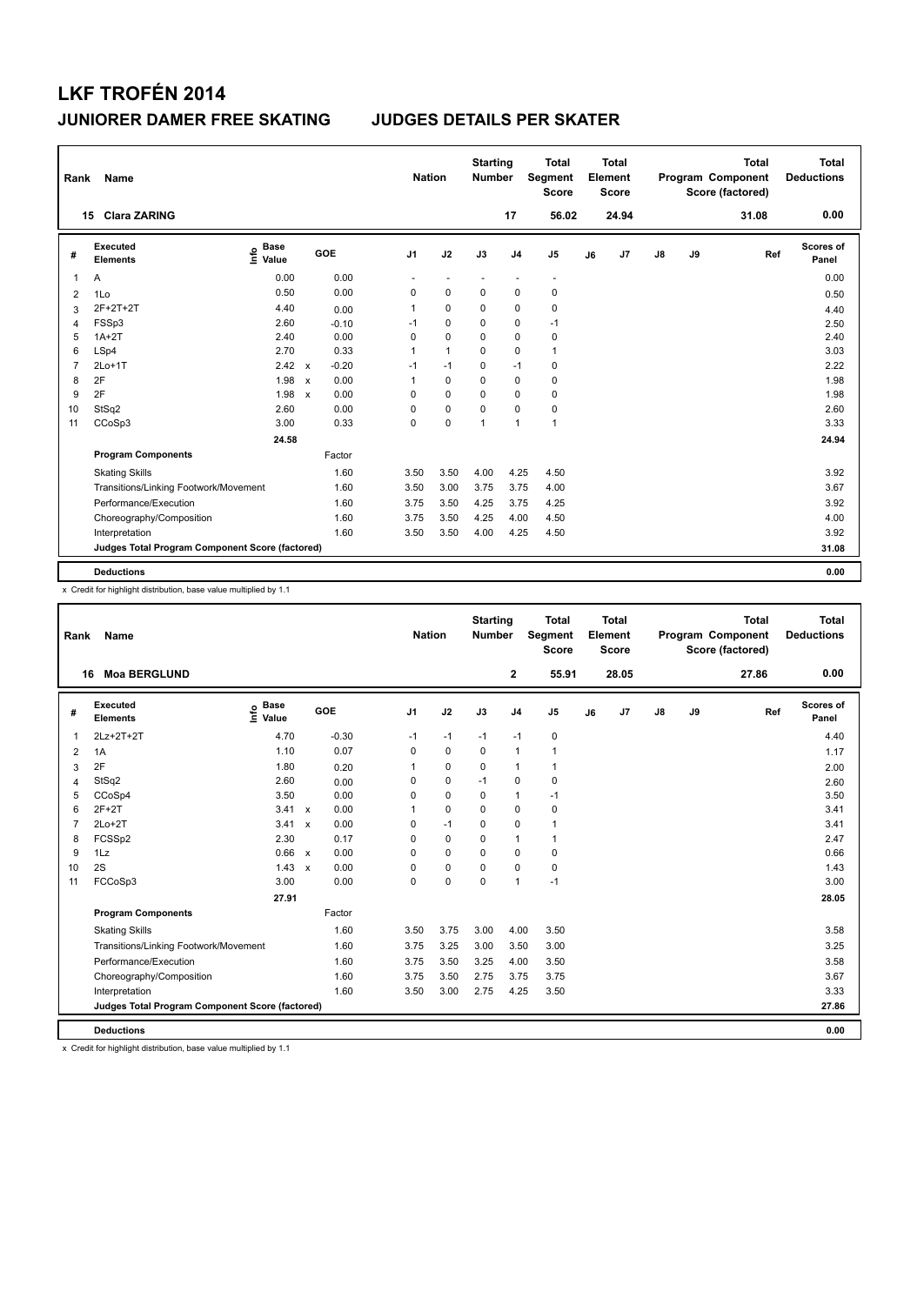| Rank           | Name                                            |    |                      |                           |                   | <b>Nation</b>  |              | <b>Starting</b><br><b>Number</b> |                | Total<br>Segment<br><b>Score</b> |    | <b>Total</b><br>Element<br><b>Score</b> |               |    | <b>Total</b><br>Program Component<br>Score (factored) | Total<br><b>Deductions</b> |
|----------------|-------------------------------------------------|----|----------------------|---------------------------|-------------------|----------------|--------------|----------------------------------|----------------|----------------------------------|----|-----------------------------------------|---------------|----|-------------------------------------------------------|----------------------------|
|                | <b>Nina LJUNGBERG</b><br>17                     |    |                      |                           |                   |                |              |                                  | 4              | 55.44                            |    | 26.71                                   |               |    | 29.73                                                 | 1.00                       |
| #              | Executed<br><b>Elements</b>                     | ۴o | <b>Base</b><br>Value |                           | GOE               | J <sub>1</sub> | J2           | J3                               | J <sub>4</sub> | J <sub>5</sub>                   | J6 | J <sub>7</sub>                          | $\mathsf{J}8$ | J9 | Ref                                                   | Scores of<br>Panel         |
| 1              | $2F+2T$                                         | e  | 3.10                 |                           | $-0.50$           | $-1$           | $-1$         | $-2$                             | $-2$           | $-2$                             |    |                                         |               |    |                                                       | 2.60                       |
| 2              | 1A                                              |    | 1.10                 |                           | 0.13              | 1              | $\mathbf 0$  | $\mathbf{1}$                     | $\mathbf{1}$   | 0                                |    |                                         |               |    |                                                       | 1.23                       |
| 3              | $2Lz+2Lo$                                       |    | 3.90                 |                           | 0.00              | 0              | $\mathbf 0$  | 0                                | $\mathbf 0$    | $\mathbf{1}$                     |    |                                         |               |    |                                                       | 3.90                       |
| 4              | LSp4                                            |    | 2.70                 |                           | 0.67              | 1              | $\mathbf{1}$ | $\overline{2}$                   | $\overline{2}$ | $\mathbf{1}$                     |    |                                         |               |    |                                                       | 3.37                       |
| 5              | StSq3                                           |    | 3.30                 |                           | 0.50              |                | $\mathbf 0$  | 1                                | $\overline{2}$ | $\mathbf{1}$                     |    |                                         |               |    |                                                       | 3.80                       |
| 6              | 2Lo                                             |    | 1.98                 | $\mathsf{x}$              | 0.00              | 1              | $\mathbf 0$  | 0                                | $\pmb{0}$      | 0                                |    |                                         |               |    |                                                       | 1.98                       |
| $\overline{7}$ | $1F+2T<<$                                       | << | 0.99                 | $\boldsymbol{\mathsf{x}}$ | $-0.30$           | -3             | $-3$         | $-3$                             | -3             | $-3$                             |    |                                         |               |    |                                                       | 0.69                       |
| 8              | FSSp3                                           |    | 2.60                 |                           | $-0.20$           | $-1$           | $-1$         | $-1$                             | $\mathbf{1}$   | 0                                |    |                                         |               |    |                                                       | 2.40                       |
| 9              | 2Lz                                             |    | $2.31 \times$        |                           | 0.00              | 0              | $\mathbf 0$  | $\Omega$                         | 0              | 0                                |    |                                         |               |    |                                                       | 2.31                       |
| 10             | 2S                                              |    | 1.43                 | $\boldsymbol{\mathsf{x}}$ | 0.00              | 0              | 0            | $\Omega$                         | 0              | 0                                |    |                                         |               |    |                                                       | 1.43                       |
| 11             | CCoSp3                                          |    | 3.00                 |                           | 0.00              | 0              | $-1$         | $\mathbf 0$                      | $\mathbf 0$    | $\mathbf 0$                      |    |                                         |               |    |                                                       | 3.00                       |
|                |                                                 |    | 26.41                |                           |                   |                |              |                                  |                |                                  |    |                                         |               |    |                                                       | 26.71                      |
|                | <b>Program Components</b>                       |    |                      |                           | Factor            |                |              |                                  |                |                                  |    |                                         |               |    |                                                       |                            |
|                | <b>Skating Skills</b>                           |    |                      |                           | 1.60              | 4.00           | 3.50         | 3.75                             | 4.25           | 3.50                             |    |                                         |               |    |                                                       | 3.75                       |
|                | Transitions/Linking Footwork/Movement           |    |                      |                           | 1.60              | 3.50           | 3.25         | 3.50                             | 4.00           | 3.25                             |    |                                         |               |    |                                                       | 3.42                       |
|                | Performance/Execution                           |    |                      |                           | 1.60              | 4.00           | 3.75         | 3.75                             | 4.50           | 3.75                             |    |                                         |               |    |                                                       | 3.83                       |
|                | Choreography/Composition                        |    |                      |                           | 1.60              | 3.75           | 3.75         | 4.00                             | 4.75           | 3.50                             |    |                                         |               |    |                                                       | 3.83                       |
|                | Interpretation                                  |    |                      |                           | 1.60              | 3.75           | 3.50         | 3.75                             | 4.50           | 3.75                             |    |                                         |               |    |                                                       | 3.75                       |
|                | Judges Total Program Component Score (factored) |    |                      |                           |                   |                |              |                                  |                |                                  |    |                                         |               |    |                                                       | 29.73                      |
|                | <b>Deductions</b>                               |    |                      |                           | $-1.00$<br>Falls: |                |              |                                  |                |                                  |    |                                         |               |    |                                                       | $-1.00$                    |

<< Downgraded jump x Credit for highlight distribution, base value multiplied by 1.1 e Jump take off with wrong edge

| Rank           | Name                                            |         |                      |                           |                   | <b>Nation</b>  |              | <b>Starting</b><br><b>Number</b> |                | <b>Total</b><br>Segment<br><b>Score</b> |    | Total<br>Element<br><b>Score</b> |               |    | <b>Total</b><br>Program Component<br>Score (factored) | Total<br><b>Deductions</b> |
|----------------|-------------------------------------------------|---------|----------------------|---------------------------|-------------------|----------------|--------------|----------------------------------|----------------|-----------------------------------------|----|----------------------------------|---------------|----|-------------------------------------------------------|----------------------------|
|                | <b>Nora FALK</b><br>18                          |         |                      |                           |                   |                |              |                                  | 10             | 54.36                                   |    | 25.09                            |               |    | 30.27                                                 | 1.00                       |
| #              | <b>Executed</b><br><b>Elements</b>              | lnfo    | <b>Base</b><br>Value |                           | <b>GOE</b>        | J <sub>1</sub> | J2           | J3                               | J <sub>4</sub> | J <sub>5</sub>                          | J6 | J <sub>7</sub>                   | $\mathsf{J}8$ | J9 | Ref                                                   | Scores of<br>Panel         |
| 1              | 2A<                                             | $\,<\,$ | 2.30                 |                           | $-1.50$           | $-3$           | $-3$         | $-3$                             | $-2$           | $-3$                                    |    |                                  |               |    |                                                       | 0.80                       |
| 2              | $3T+2T$                                         |         | 5.40                 |                           | 0.00              | $\Omega$       | $\mathbf 0$  | $\mathbf{1}$                     | $\Omega$       | $\pmb{0}$                               |    |                                  |               |    |                                                       | 5.40                       |
| 3              | 1A                                              |         | 1.10                 |                           | 0.07              | 0              | $\mathbf 0$  | $\mathbf{1}$                     | $\mathbf 0$    | $\mathbf{1}$                            |    |                                  |               |    |                                                       | 1.17                       |
| $\overline{4}$ | 3S                                              |         | 4.20                 |                           | $-2.10$           | $-3$           | $-3$         | $-3$                             | $-3$           | $-3$                                    |    |                                  |               |    |                                                       | 2.10                       |
| 5              | 3S<<+SEQ                                        | <<      | 1.04                 |                           | $-0.60$           | $-3$           | $-3$         | $-3$                             | $-3$           | $-3$                                    |    |                                  |               |    |                                                       | 0.44                       |
| 6              | CCSp2                                           |         | 2.30                 |                           | $-0.30$           | $-1$           | $-1$         | $-1$                             | $-1$           | $\pmb{0}$                               |    |                                  |               |    |                                                       | 2.00                       |
| $\overline{7}$ | FSSp3                                           |         | 2.60                 |                           | $-0.20$           | $-1$           | $\mathbf 0$  | $-1$                             | $\mathbf 0$    | $-1$                                    |    |                                  |               |    |                                                       | 2.40                       |
| 8              | $2Lo+2T<$                                       | $\prec$ | 2.97                 | $\mathsf{x}$              | $-0.30$           | $-1$           | $-1$         | $-1$                             | $-1$           | $-1$                                    |    |                                  |               |    |                                                       | 2.67                       |
| 9              | CCoSp1                                          |         | 2.00                 |                           | 0.00              | $\Omega$       | $\Omega$     | $\Omega$                         | $\overline{2}$ | $-1$                                    |    |                                  |               |    |                                                       | 2.00                       |
| 10             | StSq3                                           |         | 3.30                 |                           | 0.50              | 1              | $\mathbf{1}$ | $\Omega$                         | $\mathbf{1}$   | $\mathbf{1}$                            |    |                                  |               |    |                                                       | 3.80                       |
| 11             | 2Lz                                             |         | 2.31                 | $\boldsymbol{\mathsf{x}}$ | 0.00              | 0              | $\mathbf 0$  | $\mathbf 0$                      | $\mathbf 0$    | $-1$                                    |    |                                  |               |    |                                                       | 2.31                       |
|                |                                                 |         | 29.52                |                           |                   |                |              |                                  |                |                                         |    |                                  |               |    |                                                       | 25.09                      |
|                | <b>Program Components</b>                       |         |                      |                           | Factor            |                |              |                                  |                |                                         |    |                                  |               |    |                                                       |                            |
|                | <b>Skating Skills</b>                           |         |                      |                           | 1.60              | 4.25           | 4.00         | 4.50                             | 4.25           | 3.50                                    |    |                                  |               |    |                                                       | 4.17                       |
|                | Transitions/Linking Footwork/Movement           |         |                      |                           | 1.60              | 3.50           | 3.25         | 3.25                             | 3.75           | 3.25                                    |    |                                  |               |    |                                                       | 3.33                       |
|                | Performance/Execution                           |         |                      |                           | 1.60              | 4.00           | 4.00         | 4.00                             | 3.75           | 3.50                                    |    |                                  |               |    |                                                       | 3.92                       |
|                | Choreography/Composition                        |         |                      |                           | 1.60              | 3.50           | 3.75         | 3.75                             | 4.25           | 3.75                                    |    |                                  |               |    |                                                       | 3.75                       |
|                | Interpretation                                  |         |                      |                           | 1.60              | 3.50           | 3.75         | 3.75                             | 4.25           | 3.75                                    |    |                                  |               |    |                                                       | 3.75                       |
|                | Judges Total Program Component Score (factored) |         |                      |                           |                   |                |              |                                  |                |                                         |    |                                  |               |    |                                                       | 30.27                      |
|                | <b>Deductions</b>                               |         |                      |                           | $-1.00$<br>Falls: |                |              |                                  |                |                                         |    |                                  |               |    |                                                       | $-1.00$                    |

< Under-rotated jump << Downgraded jump x Credit for highlight distribution, base value multiplied by 1.1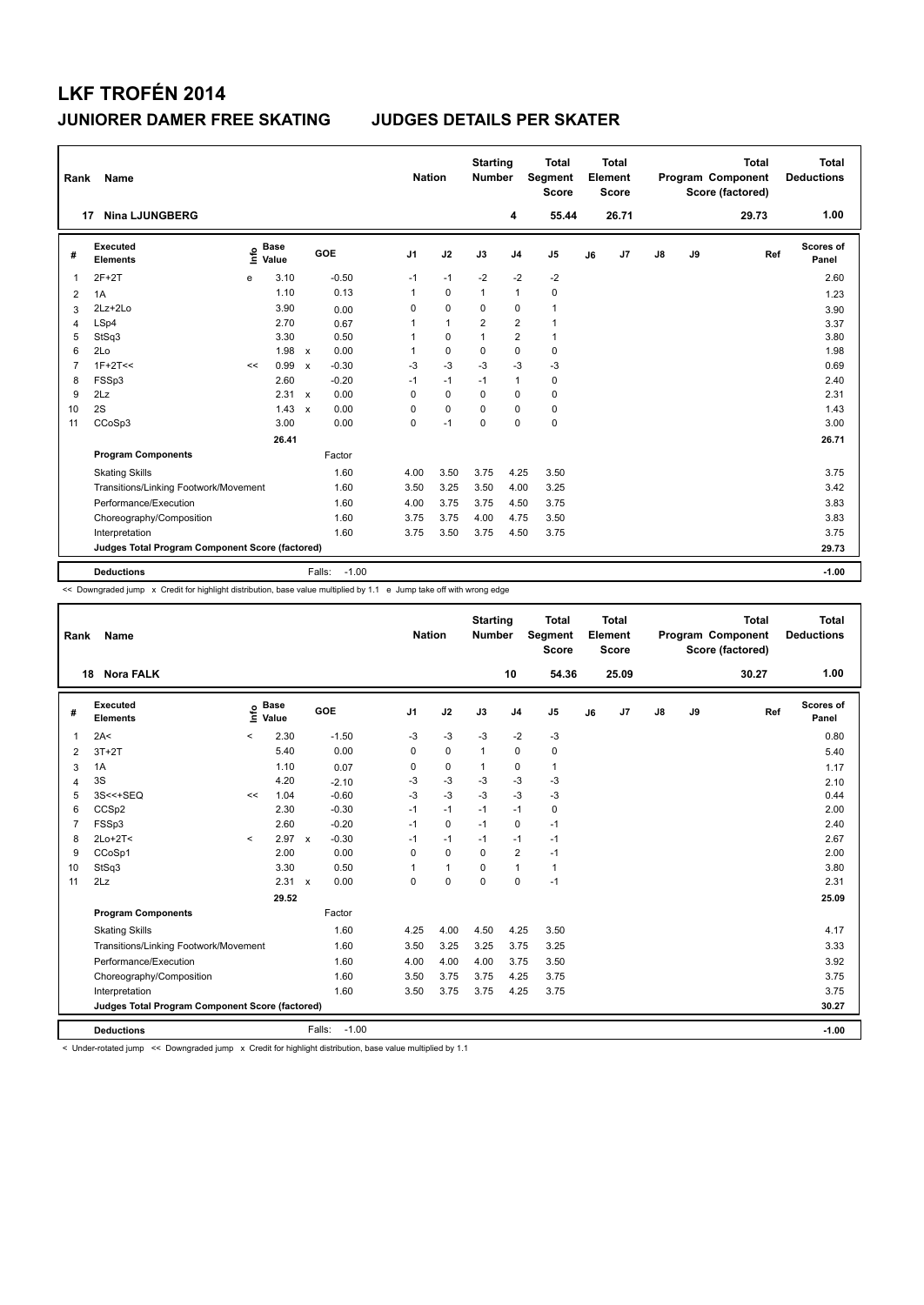| Rank           | Name                                            |                              |              |         | <b>Nation</b>  |             | <b>Starting</b><br><b>Number</b> |                | <b>Total</b><br>Segment<br><b>Score</b> |    | <b>Total</b><br>Element<br><b>Score</b> |               |    | <b>Total</b><br>Program Component<br>Score (factored) | <b>Total</b><br><b>Deductions</b> |
|----------------|-------------------------------------------------|------------------------------|--------------|---------|----------------|-------------|----------------------------------|----------------|-----------------------------------------|----|-----------------------------------------|---------------|----|-------------------------------------------------------|-----------------------------------|
|                | <b>Matilda LARSSON</b><br>19                    |                              |              |         |                |             |                                  | 11             | 54.22                                   |    | 26.90                                   |               |    | 27.32                                                 | 0.00                              |
| #              | <b>Executed</b><br><b>Elements</b>              | <b>Base</b><br>١nfo<br>Value |              | GOE     | J <sub>1</sub> | J2          | J3                               | J <sub>4</sub> | J <sub>5</sub>                          | J6 | J7                                      | $\mathsf{J}8$ | J9 | Ref                                                   | <b>Scores of</b><br>Panel         |
| 1              | $2Lz+2T$                                        | 3.40                         |              | 0.00    | 0              | $\mathbf 0$ | $\mathbf 0$                      | $\pmb{0}$      | $\pmb{0}$                               |    |                                         |               |    |                                                       | 3.40                              |
| 2              | 2F                                              | 1.80                         |              | 0.00    | 0              | 0           | 0                                | 0              | 0                                       |    |                                         |               |    |                                                       | 1.80                              |
| 3              | 1A                                              | 1.10                         |              | 0.00    | 0              | $\mathbf 0$ | 0                                | $\mathbf 0$    | $\mathbf 0$                             |    |                                         |               |    |                                                       | 1.10                              |
| 4              | LSp3                                            | 2.40                         |              | 0.00    | 0              | $\Omega$    | $\Omega$                         | 0              | $-1$                                    |    |                                         |               |    |                                                       | 2.40                              |
| 5              | $2F+2T$                                         | 3.10                         |              | $-0.30$ | $-1$           | $-1$        | $-1$                             | $-1$           | $-1$                                    |    |                                         |               |    |                                                       | 2.80                              |
| 6              | FSSp4                                           | 3.00                         |              | 0.00    | 0              | $\mathbf 0$ | 0                                | $\pmb{0}$      | $\mathbf{1}$                            |    |                                         |               |    |                                                       | 3.00                              |
| $\overline{7}$ | $2F+2Lo$                                        | 3.96                         | $\mathsf{x}$ | $-0.90$ | -3             | $-3$        | $-3$                             | $-3$           | $-2$                                    |    |                                         |               |    |                                                       | 3.06                              |
| 8              | 2S                                              | 1.43                         | $\mathsf{x}$ | 0.00    | 0              | 0           | 0                                | 0              | $-1$                                    |    |                                         |               |    |                                                       | 1.43                              |
| 9              | 2Lz                                             | 2.31 x                       |              | 0.00    | 0              | 0           | 0                                | 0              | $\mathbf{1}$                            |    |                                         |               |    |                                                       | 2.31                              |
| 10             | StSq2                                           | 2.60                         |              | 0.00    | 0              | $\mathbf 0$ | 0                                | $-1$           | $\mathbf{1}$                            |    |                                         |               |    |                                                       | 2.60                              |
| 11             | CCoSp3                                          | 3.00                         |              | 0.00    | 0              | 0           | 0                                | $-1$           | $\pmb{0}$                               |    |                                         |               |    |                                                       | 3.00                              |
|                |                                                 | 28.10                        |              |         |                |             |                                  |                |                                         |    |                                         |               |    |                                                       | 26.90                             |
|                | <b>Program Components</b>                       |                              |              | Factor  |                |             |                                  |                |                                         |    |                                         |               |    |                                                       |                                   |
|                | <b>Skating Skills</b>                           |                              |              | 1.60    | 3.50           | 3.50        | 3.50                             | 3.75           | 3.75                                    |    |                                         |               |    |                                                       | 3.58                              |
|                | Transitions/Linking Footwork/Movement           |                              |              | 1.60    | 3.50           | 3.00        | 3.25                             | 3.50           | 3.25                                    |    |                                         |               |    |                                                       | 3.33                              |
|                | Performance/Execution                           |                              |              | 1.60    | 3.25           | 3.50        | 3.50                             | 3.50           | 3.75                                    |    |                                         |               |    |                                                       | 3.50                              |
|                | Choreography/Composition                        |                              |              | 1.60    | 3.25           | 3.25        | 3.25                             | 3.50           | 3.75                                    |    |                                         |               |    |                                                       | 3.33                              |
|                | Interpretation                                  |                              |              | 1.60    | 3.25           | 3.00        | 3.00                             | 3.75           | 3.75                                    |    |                                         |               |    |                                                       | 3.33                              |
|                | Judges Total Program Component Score (factored) |                              |              |         |                |             |                                  |                |                                         |    |                                         |               |    |                                                       | 27.32                             |
|                | <b>Deductions</b>                               |                              |              |         |                |             |                                  |                |                                         |    |                                         |               |    |                                                       | 0.00                              |

x Credit for highlight distribution, base value multiplied by 1.1

| Name                        |             |                                                            |                                                                            |             |               |                | <b>Total</b><br><b>Score</b>     |                                                 | <b>Total</b> |                         |    | <b>Total</b> | <b>Total</b><br><b>Deductions</b>            |
|-----------------------------|-------------|------------------------------------------------------------|----------------------------------------------------------------------------|-------------|---------------|----------------|----------------------------------|-------------------------------------------------|--------------|-------------------------|----|--------------|----------------------------------------------|
| <b>Isabella CHRISTENSEN</b> |             |                                                            |                                                                            |             |               | 3              | 53.51                            |                                                 | 28.44        |                         |    | 25.07        | 0.00                                         |
| Executed<br><b>Elements</b> | <b>Base</b> | <b>GOE</b>                                                 | J <sub>1</sub>                                                             | J2          | J3            | J <sub>4</sub> | J5                               | J6                                              | J7           | $\mathsf{J}8$           | J9 |              | Scores of<br>Panel                           |
| $2Lz+2Lo+2Lo$               | 5.70        | $-0.20$                                                    | 0                                                                          | $-1$        | $-1$          | $\pmb{0}$      | $-1$                             |                                                 |              |                         |    |              | 5.50                                         |
| 2Lo+2Lo                     | 3.60        | 0.00                                                       | 1                                                                          | $\mathbf 0$ | $\mathbf 0$   | $\mathbf 0$    | $-1$                             |                                                 |              |                         |    |              | 3.60                                         |
| 1A                          | 1.10        | 0.00                                                       | $\Omega$                                                                   | $\mathbf 0$ | 1             | $\mathbf 0$    | 0                                |                                                 |              |                         |    |              | 1.10                                         |
| CCoSp4                      | 3.50        | 0.00                                                       | 0                                                                          | $\mathbf 0$ | 0             | $\overline{1}$ | $-2$                             |                                                 |              |                         |    |              | 3.50                                         |
| 2Lz                         | 2.10        | 0.30                                                       | 1                                                                          | $\mathbf 0$ | 1             | $\mathbf{1}$   | $\mathbf{1}$                     |                                                 |              |                         |    |              | 2.40                                         |
| $2Lo+2Lo$                   |             | 0.00                                                       | 0                                                                          | $\mathbf 0$ | 0             | $\mathbf 0$    | 0                                |                                                 |              |                         |    |              | 3.96                                         |
| 2F                          |             | 0.00                                                       | 1                                                                          | $\Omega$    | 0             | $\Omega$       | 0                                |                                                 |              |                         |    |              | 1.98                                         |
| FSSp1                       | 2.00        | $-0.40$                                                    | $-2$                                                                       | $-2$        | $-1$          | $-1$           | $-1$                             |                                                 |              |                         |    |              | 1.60                                         |
| LSp1                        | 1.50        | $-0.30$                                                    | $-2$                                                                       | $-1$        | $-1$          | $-1$           | $-1$                             |                                                 |              |                         |    |              | 1.20                                         |
| StSq1                       | 1.80        | 0.00                                                       | $\Omega$                                                                   | $\mathbf 0$ | $\Omega$      | $\Omega$       | 0                                |                                                 |              |                         |    |              | 1.80                                         |
| 2Lo                         | 1.80        | 0.00                                                       | $\Omega$                                                                   | $\mathbf 0$ | $\Omega$      | $\Omega$       | 0                                |                                                 |              |                         |    |              | 1.80                                         |
|                             | 29.04       |                                                            |                                                                            |             |               |                |                                  |                                                 |              |                         |    |              | 28.44                                        |
| <b>Program Components</b>   |             | Factor                                                     |                                                                            |             |               |                |                                  |                                                 |              |                         |    |              |                                              |
| <b>Skating Skills</b>       |             | 1.60                                                       | 3.25                                                                       | 3.25        | 3.25          |                | 3.25                             |                                                 |              |                         |    |              | 3.25                                         |
|                             |             | 1.60                                                       | 3.25                                                                       | 3.00        | 3.00          |                | 2.50                             |                                                 |              |                         |    |              | 3.08                                         |
| Performance/Execution       |             | 1.60                                                       | 3.25                                                                       | 3.25        | 3.25          |                | 3.00                             |                                                 |              |                         |    |              | 3.25                                         |
| Choreography/Composition    |             | 1.60                                                       | 3.00                                                                       | 3.25        | 2.50          |                | 3.25                             |                                                 |              |                         |    |              | 3.17                                         |
| Interpretation              |             | 1.60                                                       | 3.00                                                                       | 3.00        | 2.75          |                | 2.75                             |                                                 |              |                         |    |              | 2.92                                         |
|                             |             |                                                            |                                                                            |             |               |                |                                  |                                                 |              |                         |    |              | 25.07                                        |
| <b>Deductions</b>           |             |                                                            |                                                                            |             |               |                |                                  |                                                 |              |                         |    |              | 0.00                                         |
|                             | Rank<br>20  | e Base<br>E Value<br>Transitions/Linking Footwork/Movement | $3.96 \times$<br>1.98 x<br>Judges Total Program Component Score (factored) |             | <b>Nation</b> |                | <b>Starting</b><br><b>Number</b> | Segment<br>4.25<br>4.00<br>4.00<br>3.75<br>4.00 |              | Element<br><b>Score</b> |    |              | Program Component<br>Score (factored)<br>Ref |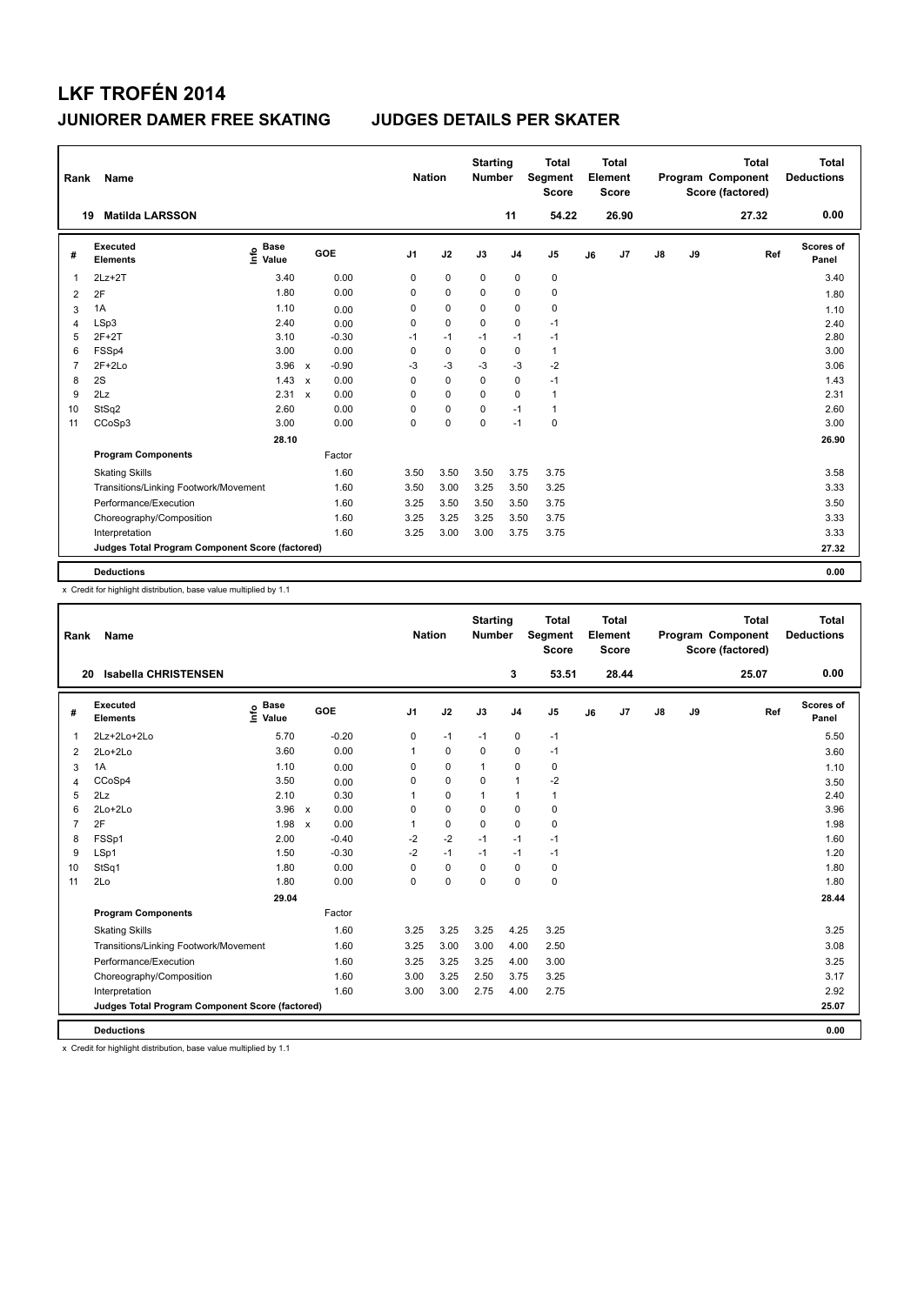| Rank           | Name                                            |                            |                         | <b>Nation</b>  |                | <b>Starting</b><br><b>Number</b> |                | <b>Total</b><br>Segment<br><b>Score</b> |    | Total<br>Element<br><b>Score</b> |               |    | <b>Total</b><br>Program Component<br>Score (factored) | Total<br><b>Deductions</b> |
|----------------|-------------------------------------------------|----------------------------|-------------------------|----------------|----------------|----------------------------------|----------------|-----------------------------------------|----|----------------------------------|---------------|----|-------------------------------------------------------|----------------------------|
| 21             | Matilda LÖFGREN                                 |                            |                         |                |                |                                  | 18             | 53.09                                   |    | 24.22                            |               |    | 29.87                                                 | 1.00                       |
| #              | Executed<br><b>Elements</b>                     | <b>Base</b><br>۴٥<br>Value | GOE                     | J <sub>1</sub> | J2             | J3                               | J <sub>4</sub> | J <sub>5</sub>                          | J6 | J7                               | $\mathsf{J}8$ | J9 | Ref                                                   | Scores of<br>Panel         |
| 1              | 3S<<                                            | 1.30<br><<                 | $-0.60$                 | $-2$           | $-3$           | $-3$                             | $-3$           | $-3$                                    |    |                                  |               |    |                                                       | 0.70                       |
| 2              | $2Lz+2T$                                        | 3.40                       | $-0.30$                 | $-1$           | $-1$           | $-1$                             | $-1$           | $-1$                                    |    |                                  |               |    |                                                       | 3.10                       |
| 3              | 2A                                              | 3.30                       | $-1.50$                 | $-3$           | $-3$           | $-3$                             | $-3$           | $-3$                                    |    |                                  |               |    |                                                       | 1.80                       |
| $\overline{4}$ | FSSp3                                           | 2.60                       | 0.50                    | 1              | $\Omega$       | 1                                | $\mathbf{1}$   | $\mathbf{1}$                            |    |                                  |               |    |                                                       | 3.10                       |
| 5              | StSq2                                           | 2.60                       | 0.17                    | $\mathbf{1}$   | 0              | 1                                | 0              | 0                                       |    |                                  |               |    |                                                       | 2.77                       |
| 6              | 2F                                              | 1.98                       | $-0.70$<br>$\mathsf{x}$ | $-2$           | $-2$           | $-3$                             | $-3$           | $-2$                                    |    |                                  |               |    |                                                       | 1.28                       |
| $\overline{7}$ | 1Lo                                             | 0.55                       | 0.00<br>$\mathsf{x}$    | 0              | $\Omega$       | $\Omega$                         | 0              | 0                                       |    |                                  |               |    |                                                       | 0.55                       |
| 8              | LSp3                                            | 2.40                       | 1.00                    | $\overline{2}$ | $\overline{2}$ | $\overline{2}$                   | $\overline{2}$ | $\mathbf{1}$                            |    |                                  |               |    |                                                       | 3.40                       |
| 9              | $2Lz+2T$                                        | 3.74                       | $-0.60$<br>$\mathsf{x}$ | $-1$           | $-2$           | $-2$                             | $-2$           | $-2$                                    |    |                                  |               |    |                                                       | 3.14                       |
| 10             | 2F                                              | 1.98                       | 0.00<br>$\mathsf{x}$    | 0              | $\mathbf 0$    | $\mathbf{1}$                     | 0              | $\mathbf 0$                             |    |                                  |               |    |                                                       | 1.98                       |
| 11             | CCoSp3                                          | 3.00                       | $-0.60$                 | $-2$           | $-2$           | $-2$                             | $-2$           | $-2$                                    |    |                                  |               |    |                                                       | 2.40                       |
|                |                                                 | 26.85                      |                         |                |                |                                  |                |                                         |    |                                  |               |    |                                                       | 24.22                      |
|                | <b>Program Components</b>                       |                            | Factor                  |                |                |                                  |                |                                         |    |                                  |               |    |                                                       |                            |
|                | <b>Skating Skills</b>                           |                            | 1.60                    | 3.75           | 3.75           | 3.75                             | 4.25           | 4.25                                    |    |                                  |               |    |                                                       | 3.92                       |
|                | Transitions/Linking Footwork/Movement           |                            | 1.60                    | 3.50           | 3.25           | 3.50                             | 3.50           | 4.25                                    |    |                                  |               |    |                                                       | 3.50                       |
|                | Performance/Execution                           |                            | 1.60                    | 4.00           | 3.50           | 3.75                             | 3.25           | 4.25                                    |    |                                  |               |    |                                                       | 3.75                       |
|                | Choreography/Composition                        |                            | 1.60                    | 3.75           | 3.75           | 4.00                             | 3.75           | 4.50                                    |    |                                  |               |    |                                                       | 3.83                       |
|                | Interpretation                                  |                            | 1.60                    | 3.75           | 3.50           | 3.75                             | 3.50           | 4.25                                    |    |                                  |               |    |                                                       | 3.67                       |
|                | Judges Total Program Component Score (factored) |                            |                         |                |                |                                  |                |                                         |    |                                  |               |    |                                                       | 29.87                      |
|                | <b>Deductions</b>                               |                            | $-1.00$<br>Falls:       |                |                |                                  |                |                                         |    |                                  |               |    |                                                       | $-1.00$                    |

<< Downgraded jump x Credit for highlight distribution, base value multiplied by 1.1

| Rank           | <b>Name</b>                                     |                                  |              |         | <b>Nation</b>  |              | <b>Starting</b><br><b>Number</b> |                | <b>Total</b><br>Segment<br><b>Score</b> |    | <b>Total</b><br>Element<br><b>Score</b> |               |    | <b>Total</b><br>Program Component<br>Score (factored) |     | <b>Total</b><br><b>Deductions</b> |
|----------------|-------------------------------------------------|----------------------------------|--------------|---------|----------------|--------------|----------------------------------|----------------|-----------------------------------------|----|-----------------------------------------|---------------|----|-------------------------------------------------------|-----|-----------------------------------|
| 22             | <b>Melissa McINTYRE-ANDERSSON</b>               |                                  |              |         |                |              |                                  | 14             | 52.77                                   |    | 24.58                                   |               |    | 29.19                                                 |     | 1.00                              |
| #              | Executed<br><b>Elements</b>                     | <b>Base</b><br>e Base<br>E Value | GOE          |         | J <sub>1</sub> | J2           | J3                               | J <sub>4</sub> | J5                                      | J6 | J7                                      | $\mathsf{J}8$ | J9 |                                                       | Ref | Scores of<br>Panel                |
| $\mathbf{1}$   | 2Lz+2T+2T                                       | 4.70                             |              | $-0.30$ | $-1$           | $-1$         | $-2$                             | $-1$           | $-1$                                    |    |                                         |               |    |                                                       |     | 4.40                              |
| 2              | 2Lo                                             | 1.80                             |              | 0.00    | 0              | $\mathbf 0$  | $\mathbf{1}$                     | $\mathbf 0$    | 0                                       |    |                                         |               |    |                                                       |     | 1.80                              |
| 3              | $2F+2T$                                         | 3.10                             |              | 0.00    | 0              | 0            | 0                                | 0              | 0                                       |    |                                         |               |    |                                                       |     | 3.10                              |
| $\overline{4}$ | FSSp2                                           | 2.30                             |              | 0.33    | 0              | 0            | $\mathbf{1}$                     | 1              | 1                                       |    |                                         |               |    |                                                       |     | 2.63                              |
| 5              | 2Lo                                             | 1.98                             | $\mathsf{x}$ | 0.00    | $\Omega$       | $\mathbf 0$  | $\Omega$                         | $\mathbf 0$    | 0                                       |    |                                         |               |    |                                                       |     | 1.98                              |
| 6              | LSp2                                            | 1.90                             |              | 0.33    | 0              | $\mathbf{1}$ | 0                                | 1              | 1                                       |    |                                         |               |    |                                                       |     | 2.23                              |
| $\overline{7}$ | StSq1                                           | 1.80                             |              | 0.17    | 0              | $\mathbf 0$  | $\mathbf{1}$                     | $\mathbf{1}$   | 0                                       |    |                                         |               |    |                                                       |     | 1.97                              |
| 8              | 1A                                              | 1.21                             | $\mathsf{x}$ | $-0.33$ | -2             | $-1$         | $-2$                             | $-1$           | $-2$                                    |    |                                         |               |    |                                                       |     | 0.88                              |
| 9              | 2Lz                                             | 2.31                             | $\mathsf{x}$ | $-0.90$ | $-3$           | $-3$         | $-3$                             | $-3$           | $-3$                                    |    |                                         |               |    |                                                       |     | 1.41                              |
| 10             | 2F                                              | 1.98 x                           |              | 0.00    | 0              | $\mathbf 0$  | $\mathbf 0$                      | $\mathbf 0$    | 0                                       |    |                                         |               |    |                                                       |     | 1.98                              |
| 11             | CCoSp2                                          | 2.50                             |              | $-0.30$ | $-1$           | $-1$         | $\Omega$                         | $-1$           | $-1$                                    |    |                                         |               |    |                                                       |     | 2.20                              |
|                |                                                 | 25.58                            |              |         |                |              |                                  |                |                                         |    |                                         |               |    |                                                       |     | 24.58                             |
|                | <b>Program Components</b>                       |                                  |              | Factor  |                |              |                                  |                |                                         |    |                                         |               |    |                                                       |     |                                   |
|                | <b>Skating Skills</b>                           |                                  |              | 1.60    | 3.50           | 3.75         | 3.75                             | 4.25           | 3.75                                    |    |                                         |               |    |                                                       |     | 3.75                              |
|                | Transitions/Linking Footwork/Movement           |                                  |              | 1.60    | 3.25           | 3.25         | 3.50                             | 4.00           | 3.25                                    |    |                                         |               |    |                                                       |     | 3.33                              |
|                | Performance/Execution                           |                                  |              | 1.60    | 3.75           | 3.75         | 4.00                             | 4.25           | 3.50                                    |    |                                         |               |    |                                                       |     | 3.83                              |
|                | Choreography/Composition                        |                                  |              | 1.60    | 3.50           | 3.50         | 4.00                             | 4.00           | 3.75                                    |    |                                         |               |    |                                                       |     | 3.75                              |
|                | Interpretation                                  |                                  |              | 1.60    | 3.50           | 3.50         | 3.75                             | 4.25           | 3.50                                    |    |                                         |               |    |                                                       |     | 3.58                              |
|                | Judges Total Program Component Score (factored) |                                  |              |         |                |              |                                  |                |                                         |    |                                         |               |    |                                                       |     | 29.19                             |
|                | <b>Deductions</b>                               |                                  | Falls:       | $-1.00$ |                |              |                                  |                |                                         |    |                                         |               |    |                                                       |     | $-1.00$                           |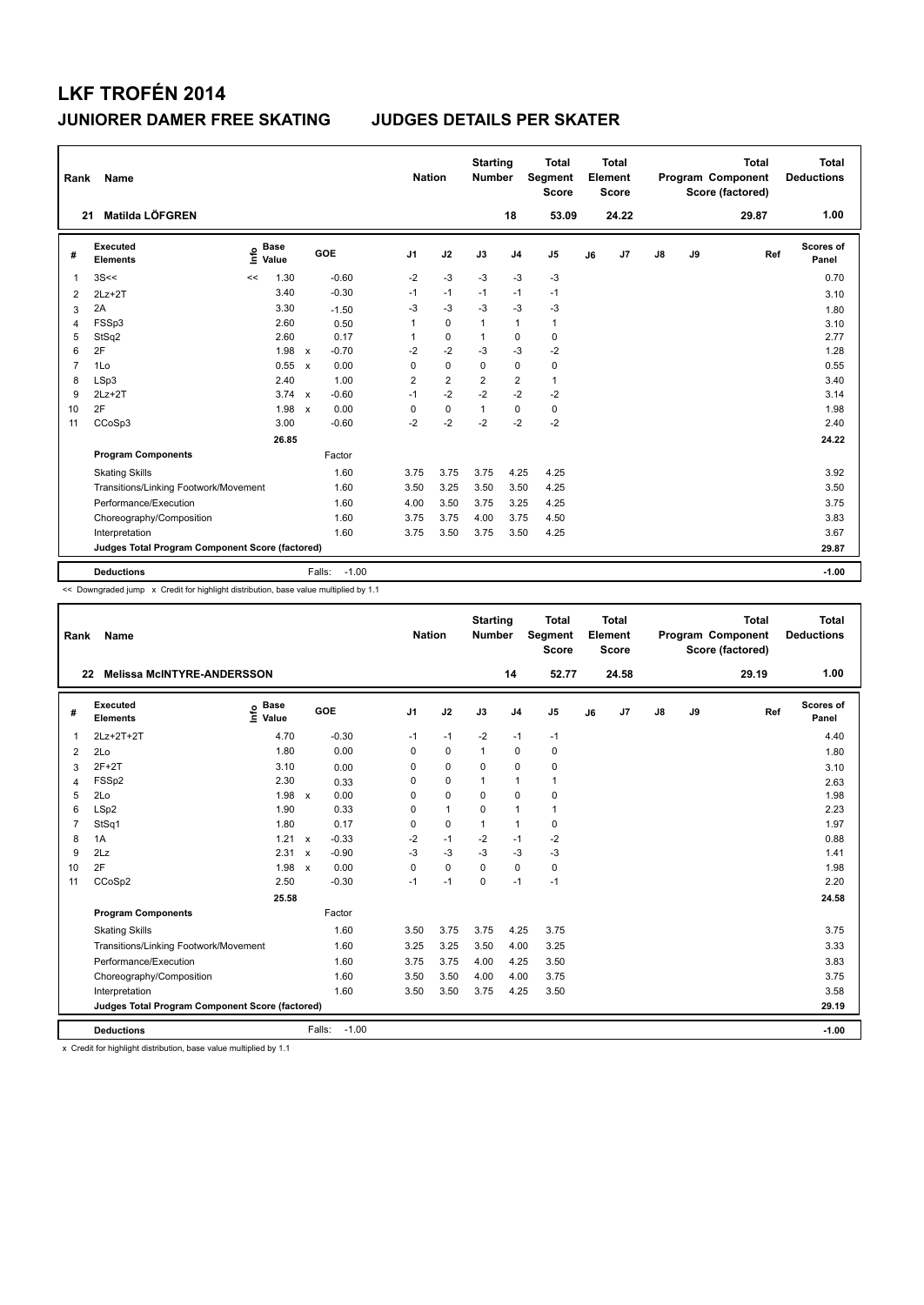| Rank | Name                                            |                              |                           |         |                | <b>Nation</b> |             | <b>Starting</b><br><b>Number</b> |                | <b>Total</b><br>Segment<br><b>Score</b> |    | <b>Total</b><br>Element<br><b>Score</b> |               |    | <b>Total</b><br>Program Component<br>Score (factored) | <b>Total</b><br><b>Deductions</b> |
|------|-------------------------------------------------|------------------------------|---------------------------|---------|----------------|---------------|-------------|----------------------------------|----------------|-----------------------------------------|----|-----------------------------------------|---------------|----|-------------------------------------------------------|-----------------------------------|
| 23   | <b>Johanna FORSBERG</b>                         |                              |                           |         |                |               |             |                                  | 12             | 52.10                                   |    | 23.44                                   |               |    | 28.66                                                 | 0.00                              |
| #    | <b>Executed</b><br><b>Elements</b>              | <b>Base</b><br>١nfo<br>Value |                           | GOE     | J <sub>1</sub> |               | J2          | J3                               | J <sub>4</sub> | J <sub>5</sub>                          | J6 | J <sub>7</sub>                          | $\mathsf{J}8$ | J9 | Ref                                                   | Scores of<br>Panel                |
| 1    | FCCoSp1                                         | 2.00                         |                           | 0.00    | 1              |               | $\mathbf 0$ | $\mathbf 0$                      | $\mathbf 0$    | $\pmb{0}$                               |    |                                         |               |    |                                                       | 2.00                              |
| 2    | 2Lo+2Lo                                         | 3.60                         |                           | 0.00    |                | 0             | $\mathbf 0$ | $\Omega$                         | 0              | 0                                       |    |                                         |               |    |                                                       | 3.60                              |
| 3    | 2F+1Lo+2Lo                                      | 4.10                         |                           | $-0.30$ |                | $-1$          | $-1$        | $-1$                             | $\mathbf 0$    | $-1$                                    |    |                                         |               |    |                                                       | 3.80                              |
| 4    | SSp2                                            | 1.60                         |                           | $-0.60$ |                | $-2$          | $-2$        | $-2$                             | $-2$           | -2                                      |    |                                         |               |    |                                                       | 1.00                              |
| 5    | StSq1                                           | 1.80                         |                           | $-0.30$ |                | $-1$          | $\mathbf 0$ | $-2$                             | $\mathbf{1}$   | $-3$                                    |    |                                         |               |    |                                                       | 1.50                              |
| 6    | 1A                                              | 1.21                         | $\boldsymbol{\mathsf{x}}$ | 0.00    |                | $\Omega$      | $\mathbf 0$ | $\Omega$                         | $\pmb{0}$      | 0                                       |    |                                         |               |    |                                                       | 1.21                              |
| 7    | 2Lz                                             | 2.31                         | $\boldsymbol{\mathsf{x}}$ | $-0.50$ |                | $-2$          | $-1$        | $-2$                             | $-2$           | $-1$                                    |    |                                         |               |    |                                                       | 1.81                              |
| 8    | CCoSp1                                          | 2.00                         |                           | $-0.30$ |                | $\Omega$      | $-1$        | $-1$                             | $-1$           | $-1$                                    |    |                                         |               |    |                                                       | 1.70                              |
| 9    | 2Lo                                             | 1.98                         | $\mathsf{x}$              | 0.00    |                | 0             | 0           | $\Omega$                         | 0              | 0                                       |    |                                         |               |    |                                                       | 1.98                              |
| 10   | 2Lz                                             | 2.31                         | $\boldsymbol{\mathsf{x}}$ | 0.00    | 1              |               | $\mathbf 0$ | $\Omega$                         | 0              | 0                                       |    |                                         |               |    |                                                       | 2.31                              |
| 11   | $2F+1Lo$                                        | 2.53                         | $\boldsymbol{\mathsf{x}}$ | 0.00    |                | $\Omega$      | $\mathbf 0$ | $\Omega$                         | $\mathbf 0$    | $\mathbf 0$                             |    |                                         |               |    |                                                       | 2.53                              |
|      |                                                 | 25.44                        |                           |         |                |               |             |                                  |                |                                         |    |                                         |               |    |                                                       | 23.44                             |
|      | <b>Program Components</b>                       |                              |                           | Factor  |                |               |             |                                  |                |                                         |    |                                         |               |    |                                                       |                                   |
|      | <b>Skating Skills</b>                           |                              |                           | 1.60    |                | 3.50          | 3.50        | 4.00                             | 4.25           | 3.50                                    |    |                                         |               |    |                                                       | 3.67                              |
|      | Transitions/Linking Footwork/Movement           |                              |                           | 1.60    |                | 3.25          | 3.25        | 3.50                             | 3.50           | 3.25                                    |    |                                         |               |    |                                                       | 3.33                              |
|      | Performance/Execution                           |                              |                           | 1.60    |                | 3.50          | 3.75        | 4.00                             | 4.00           | 3.75                                    |    |                                         |               |    |                                                       | 3.83                              |
|      | Choreography/Composition                        |                              |                           | 1.60    |                | 3.00          | 3.50        | 3.50                             | 3.75           | 3.50                                    |    |                                         |               |    |                                                       | 3.50                              |
|      | Interpretation                                  |                              |                           | 1.60    |                | 3.50          | 3.50        | 3.75                             | 3.75           | 3.50                                    |    |                                         |               |    |                                                       | 3.58                              |
|      | Judges Total Program Component Score (factored) |                              |                           |         |                |               |             |                                  |                |                                         |    |                                         |               |    |                                                       | 28.66                             |
|      | <b>Deductions</b>                               |                              |                           |         |                |               |             |                                  |                |                                         |    |                                         |               |    |                                                       | 0.00                              |

x Credit for highlight distribution, base value multiplied by 1.1

| Rank           | Name                                            |                                  |                                      |                | <b>Nation</b>            | <b>Starting</b><br><b>Number</b> |                          | <b>Total</b><br>Segment<br><b>Score</b> |    | <b>Total</b><br>Element<br><b>Score</b> |               |    | <b>Total</b><br>Program Component<br>Score (factored) | <b>Total</b><br><b>Deductions</b> |
|----------------|-------------------------------------------------|----------------------------------|--------------------------------------|----------------|--------------------------|----------------------------------|--------------------------|-----------------------------------------|----|-----------------------------------------|---------------|----|-------------------------------------------------------|-----------------------------------|
|                | 24 Betty CALLNE                                 |                                  |                                      |                |                          |                                  | 24                       | 51.94                                   |    | 22.33                                   |               |    | 29.61                                                 | 0.00                              |
| #              | Executed<br><b>Elements</b>                     | <b>Base</b><br>e Base<br>E Value | <b>GOE</b>                           | J <sub>1</sub> | J2                       | J3                               | J <sub>4</sub>           | J5                                      | J6 | J7                                      | $\mathsf{J}8$ | J9 | Ref                                                   | Scores of<br>Panel                |
| 1              | Α                                               | 0.00                             | 0.00                                 |                |                          |                                  |                          |                                         |    |                                         |               |    |                                                       | 0.00                              |
| 2              | 2Lz+1Lo+2S                                      | 3.90                             | $-0.40$                              | $-2$           | $-1$                     | $-1$                             | $-1$                     | $-2$                                    |    |                                         |               |    |                                                       | 3.50                              |
| 3              | $2Lo+2T$                                        | 3.10                             | 0.00                                 | 0              | $\mathbf 0$              | 0                                | $\mathbf 0$              | 0                                       |    |                                         |               |    |                                                       | 3.10                              |
| 4              | 2F                                              | 1.80                             | 0.00                                 | 0              | 0                        | 0                                | $\mathbf 0$              | 0                                       |    |                                         |               |    |                                                       | 1.80                              |
| 5              | CCoSp4                                          | 3.50                             | 0.50                                 | 1              | $\mathbf{1}$             | $\Omega$                         | $\mathbf{1}$             | 1                                       |    |                                         |               |    |                                                       | 4.00                              |
| 6              | Α                                               | 0.00 x                           | 0.00                                 |                | $\overline{\phantom{a}}$ |                                  | $\overline{\phantom{a}}$ |                                         |    |                                         |               |    |                                                       | 0.00                              |
| $\overline{7}$ | FCSp2                                           | 2.30                             | $-0.60$                              | $-2$           | $-2$                     | $-3$                             | $-2$                     | $-2$                                    |    |                                         |               |    |                                                       | 1.70                              |
| 8              | 1S+SEQ                                          | 0.35                             | $-0.23$<br>$\boldsymbol{\mathsf{x}}$ | $-2$           | $-2$                     | $-3$                             | $-2$                     | $-3$                                    |    |                                         |               |    |                                                       | 0.12                              |
| 9              | 2Lo                                             | 1.98                             | 0.00<br>$\boldsymbol{\mathsf{x}}$    | $\Omega$       | $\mathbf 0$              | $\Omega$                         | $\mathbf 0$              | 0                                       |    |                                         |               |    |                                                       | 1.98                              |
| 10             | LSp4                                            | 2.70                             | 0.50                                 |                | $\mathbf{1}$             | 0                                | $\overline{2}$           | $\mathbf{1}$                            |    |                                         |               |    |                                                       | 3.20                              |
| 11             | StSq2                                           | 2.60                             | 0.33                                 | 1              | $\mathbf 0$              | $\Omega$                         | $\mathbf{1}$             | $\mathbf{1}$                            |    |                                         |               |    |                                                       | 2.93                              |
|                |                                                 | 22.23                            |                                      |                |                          |                                  |                          |                                         |    |                                         |               |    |                                                       | 22.33                             |
|                | <b>Program Components</b>                       |                                  | Factor                               |                |                          |                                  |                          |                                         |    |                                         |               |    |                                                       |                                   |
|                | <b>Skating Skills</b>                           |                                  | 1.60                                 | 3.75           | 4.00                     | 3.75                             | 4.50                     | 4.00                                    |    |                                         |               |    |                                                       | 3.92                              |
|                | Transitions/Linking Footwork/Movement           |                                  | 1.60                                 | 3.25           | 3.50                     | 3.50                             | 4.25                     | 3.50                                    |    |                                         |               |    |                                                       | 3.50                              |
|                | Performance/Execution                           |                                  | 1.60                                 | 3.75           | 3.50                     | 3.75                             | 4.00                     | 3.50                                    |    |                                         |               |    |                                                       | 3.67                              |
|                | Choreography/Composition                        |                                  | 1.60                                 | 3.75           | 3.75                     | 3.50                             | 4.25                     | 3.75                                    |    |                                         |               |    |                                                       | 3.75                              |
|                | Interpretation                                  |                                  | 1.60                                 | 3.50           | 3.50                     | 3.75                             | 4.25                     | 3.75                                    |    |                                         |               |    |                                                       | 3.67                              |
|                | Judges Total Program Component Score (factored) |                                  |                                      |                |                          |                                  |                          |                                         |    |                                         |               |    |                                                       | 29.61                             |
|                | <b>Deductions</b>                               |                                  |                                      |                |                          |                                  |                          |                                         |    |                                         |               |    |                                                       | 0.00                              |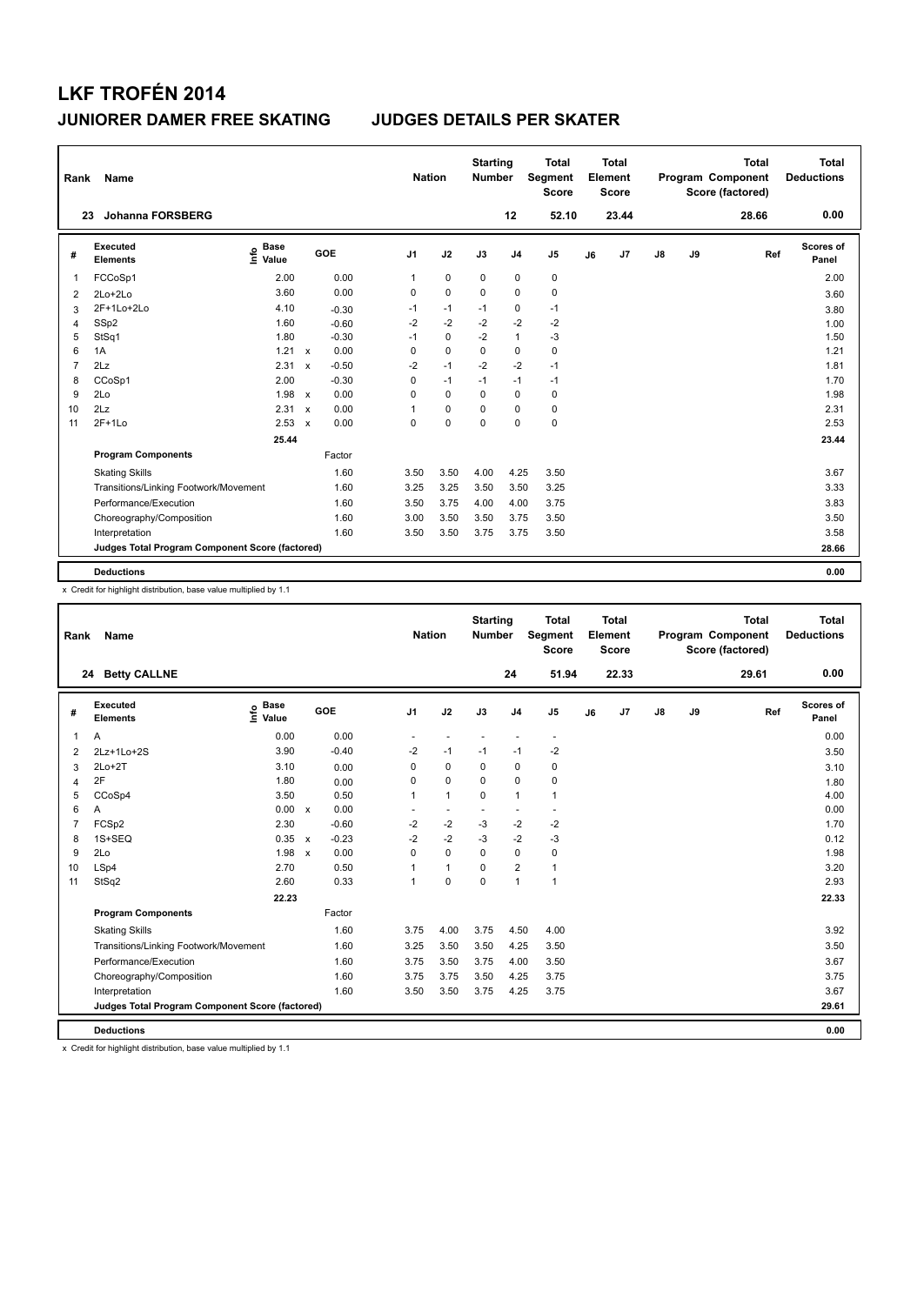| Rank           | Name                                            |         |                      |              |                   | <b>Nation</b>  |                          | <b>Starting</b><br><b>Number</b> |                | <b>Total</b><br>Segment<br><b>Score</b> |    | Total<br>Element<br><b>Score</b> |               |    | <b>Total</b><br>Program Component<br>Score (factored) | Total<br><b>Deductions</b> |
|----------------|-------------------------------------------------|---------|----------------------|--------------|-------------------|----------------|--------------------------|----------------------------------|----------------|-----------------------------------------|----|----------------------------------|---------------|----|-------------------------------------------------------|----------------------------|
| 25             | <b>Vilma LEJONBERG</b>                          |         |                      |              |                   |                |                          |                                  | 5              | 51.76                                   |    | 25.55                            |               |    | 27.21                                                 | 1.00                       |
| #              | Executed<br><b>Elements</b>                     | ۴٥      | <b>Base</b><br>Value |              | GOE               | J <sub>1</sub> | J2                       | J3                               | J <sub>4</sub> | J <sub>5</sub>                          | J6 | J7                               | $\mathsf{J}8$ | J9 | Ref                                                   | Scores of<br>Panel         |
| 1              | 2F+2T+2T                                        |         | 4.40                 |              | 0.00              | 0              | $\pmb{0}$                | 0                                | 0              | 0                                       |    |                                  |               |    |                                                       | 4.40                       |
| 2              | 2A<                                             | $\prec$ | 2.30                 |              | $-1.17$           | $-2$           | $-3$                     | $-2$                             | $-2$           | $-3$                                    |    |                                  |               |    |                                                       | 1.13                       |
| 3              | 2Lo                                             |         | 1.80                 |              | 0.00              | $\Omega$       | $\mathbf 0$              | $\Omega$                         | 0              | 0                                       |    |                                  |               |    |                                                       | 1.80                       |
| 4              | $2Lz+2T$                                        |         | 3.40                 |              | 0.00              | $\Omega$       | $\mathbf 0$              | $\Omega$                         | 0              | $-1$                                    |    |                                  |               |    |                                                       | 3.40                       |
| 5              | FSSp2                                           |         | 2.30                 |              | 0.00              | 0              | 0                        | $-1$                             | $\mathbf{1}$   | 0                                       |    |                                  |               |    |                                                       | 2.30                       |
| 6              | 2Lo                                             |         | 1.80                 |              | 0.00              | 0              | $\mathbf 0$              | $\Omega$                         | 0              | 0                                       |    |                                  |               |    |                                                       | 1.80                       |
| $\overline{7}$ | $2F+2T$                                         |         | 3.41                 | $\mathsf{x}$ | $-0.30$           | $-1$           | $-1$                     | $-1$                             | 0              | $-1$                                    |    |                                  |               |    |                                                       | 3.11                       |
| 8              | CoSp                                            |         | 0.00                 |              | 0.00              | $\sim$         | $\overline{\phantom{a}}$ | $\overline{\phantom{a}}$         | ٠              | $\overline{\phantom{a}}$                |    |                                  |               |    |                                                       | 0.00                       |
| 9              | 2Lz                                             |         | 2.31 x               |              | 0.10              | 1              | 0                        | $\mathbf{1}$                     | 0              | 0                                       |    |                                  |               |    |                                                       | 2.41                       |
| 10             | LSp2                                            |         | 1.90                 |              | 0.00              | 0              | $\mathbf 0$              | $\mathbf 0$                      | 0              | $-1$                                    |    |                                  |               |    |                                                       | 1.90                       |
| 11             | StSq3                                           |         | 3.30                 |              | 0.00              | $\mathbf 0$    | $\mathbf 0$              | $\mathbf 0$                      | 0              | $\pmb{0}$                               |    |                                  |               |    |                                                       | 3.30                       |
|                |                                                 |         | 26.92                |              |                   |                |                          |                                  |                |                                         |    |                                  |               |    |                                                       | 25.55                      |
|                | <b>Program Components</b>                       |         |                      |              | Factor            |                |                          |                                  |                |                                         |    |                                  |               |    |                                                       |                            |
|                | <b>Skating Skills</b>                           |         |                      |              | 1.60              | 3.75           | 3.25                     | 3.50                             | 4.00           | 3.25                                    |    |                                  |               |    |                                                       | 3.50                       |
|                | Transitions/Linking Footwork/Movement           |         |                      |              | 1.60              | 3.25           | 2.75                     | 3.25                             | 4.00           | 3.00                                    |    |                                  |               |    |                                                       | 3.17                       |
|                | Performance/Execution                           |         |                      |              | 1.60              | 3.50           | 3.25                     | 3.75                             | 3.50           | 3.25                                    |    |                                  |               |    |                                                       | 3.42                       |
|                | Choreography/Composition                        |         |                      |              | 1.60              | 3.25           | 3.00                     | 3.50                             | 3.50           | 3.50                                    |    |                                  |               |    |                                                       | 3.42                       |
|                | Interpretation                                  |         |                      |              | 1.60              | 3.50           | 2.75                     | 3.50                             | 3.50           | 3.50                                    |    |                                  |               |    |                                                       | 3.50                       |
|                | Judges Total Program Component Score (factored) |         |                      |              |                   |                |                          |                                  |                |                                         |    |                                  |               |    |                                                       | 27.21                      |
|                | <b>Deductions</b>                               |         |                      |              | $-1.00$<br>Falls: |                |                          |                                  |                |                                         |    |                                  |               |    |                                                       | $-1.00$                    |

< Under-rotated jump x Credit for highlight distribution, base value multiplied by 1.1

| Rank           | Name                                            |      |                      |                           |            | <b>Nation</b>  |              | <b>Starting</b><br><b>Number</b> |                | <b>Total</b><br>Segment<br><b>Score</b> |    | <b>Total</b><br>Element<br><b>Score</b> |               |    | <b>Total</b><br><b>Program Component</b><br>Score (factored) |     | <b>Total</b><br><b>Deductions</b> |
|----------------|-------------------------------------------------|------|----------------------|---------------------------|------------|----------------|--------------|----------------------------------|----------------|-----------------------------------------|----|-----------------------------------------|---------------|----|--------------------------------------------------------------|-----|-----------------------------------|
|                | Rebecka MANNILA<br>26                           |      |                      |                           |            |                |              |                                  | 1              | 50.94                                   |    | 26.27                                   |               |    | 24.67                                                        |     | 0.00                              |
| #              | Executed<br><b>Elements</b>                     | ١π۴ο | <b>Base</b><br>Value |                           | <b>GOE</b> | J <sub>1</sub> | J2           | J3                               | J <sub>4</sub> | J <sub>5</sub>                          | J6 | J7                                      | $\mathsf{J}8$ | J9 |                                                              | Ref | <b>Scores of</b><br>Panel         |
| $\mathbf{1}$   | FSSp3                                           |      | 2.60                 |                           | 0.33       | 1              | 0            | $\mathbf 0$                      | $\overline{2}$ | 1                                       |    |                                         |               |    |                                                              |     | 2.93                              |
| 2              | 2Lz+2Lo<<                                       | e    | 2.60                 |                           | $-0.90$    | $-3$           | $-3$         | $-3$                             | $-3$           | $-3$                                    |    |                                         |               |    |                                                              |     | 1.70                              |
| 3              | 2F+2T+2T                                        |      | 4.40                 |                           | $-0.30$    | $-1$           | $-1$         | $-1$                             | $-1$           | $-1$                                    |    |                                         |               |    |                                                              |     | 4.10                              |
| $\overline{4}$ | CCoSp3                                          |      | 3.00                 |                           | $-0.20$    | $\mathbf 0$    | $\mathbf 0$  | $-1$                             | $-2$           | $-1$                                    |    |                                         |               |    |                                                              |     | 2.80                              |
| 5              | 2S                                              |      | 1.30                 |                           | $-0.07$    | 0              | 0            | $-1$                             | $\mathbf 0$    | $-1$                                    |    |                                         |               |    |                                                              |     | 1.23                              |
| 6              | 2Lo                                             |      | $1.98 \times$        |                           | 0.00       | 0              | $\mathbf 0$  | $\Omega$                         | 0              | 0                                       |    |                                         |               |    |                                                              |     | 1.98                              |
| $\overline{7}$ | 1A                                              |      | $1.21 \times$        |                           | 0.00       | 0              | $\mathbf 0$  | $\Omega$                         | $\mathbf 0$    | 0                                       |    |                                         |               |    |                                                              |     | 1.21                              |
| 8              | StSq2                                           |      | 2.60                 |                           | $-0.30$    | $-1$           | $-1$         | $-1$                             | $\mathbf 0$    | $-1$                                    |    |                                         |               |    |                                                              |     | 2.30                              |
| 9              | 2Lz                                             | e    | 2.31                 | $\boldsymbol{\mathsf{x}}$ | $-0.60$    | $-1$           | $-2$         | $-2$                             | $-2$           | $-2$                                    |    |                                         |               |    |                                                              |     | 1.71                              |
| 10             | $2F+2T$                                         |      | $3.41 \times$        |                           | 0.00       | $\Omega$       | $\mathbf 0$  | $\Omega$                         | $\Omega$       | 0                                       |    |                                         |               |    |                                                              |     | 3.41                              |
| 11             | LSp3                                            |      | 2.40                 |                           | 0.50       | 1              | $\mathbf{1}$ | $\mathbf{1}$                     | 1              | 1                                       |    |                                         |               |    |                                                              |     | 2.90                              |
|                |                                                 |      | 27.81                |                           |            |                |              |                                  |                |                                         |    |                                         |               |    |                                                              |     | 26.27                             |
|                | <b>Program Components</b>                       |      |                      |                           | Factor     |                |              |                                  |                |                                         |    |                                         |               |    |                                                              |     |                                   |
|                | <b>Skating Skills</b>                           |      |                      |                           | 1.60       | 3.25           | 3.00         | 3.25                             | 3.75           | 3.25                                    |    |                                         |               |    |                                                              |     | 3.25                              |
|                | Transitions/Linking Footwork/Movement           |      |                      |                           | 1.60       | 3.00           | 2.75         | 2.75                             | 3.50           | 3.00                                    |    |                                         |               |    |                                                              |     | 2.92                              |
|                | Performance/Execution                           |      |                      |                           | 1.60       | 3.00           | 3.25         | 3.25                             | 3.25           | 3.25                                    |    |                                         |               |    |                                                              |     | 3.25                              |
|                | Choreography/Composition                        |      |                      |                           | 1.60       | 3.00           | 3.00         | 3.00                             | 3.50           | 3.50                                    |    |                                         |               |    |                                                              |     | 3.17                              |
|                | Interpretation                                  |      |                      |                           | 1.60       | 2.75           | 2.75         | 2.75                             | 3.00           | 3.25                                    |    |                                         |               |    |                                                              |     | 2.83                              |
|                | Judges Total Program Component Score (factored) |      |                      |                           |            |                |              |                                  |                |                                         |    |                                         |               |    |                                                              |     | 24.67                             |
|                | <b>Deductions</b>                               |      |                      |                           |            |                |              |                                  |                |                                         |    |                                         |               |    |                                                              |     | 0.00                              |

<< Downgraded jump x Credit for highlight distribution, base value multiplied by 1.1 e Jump take off with wrong edge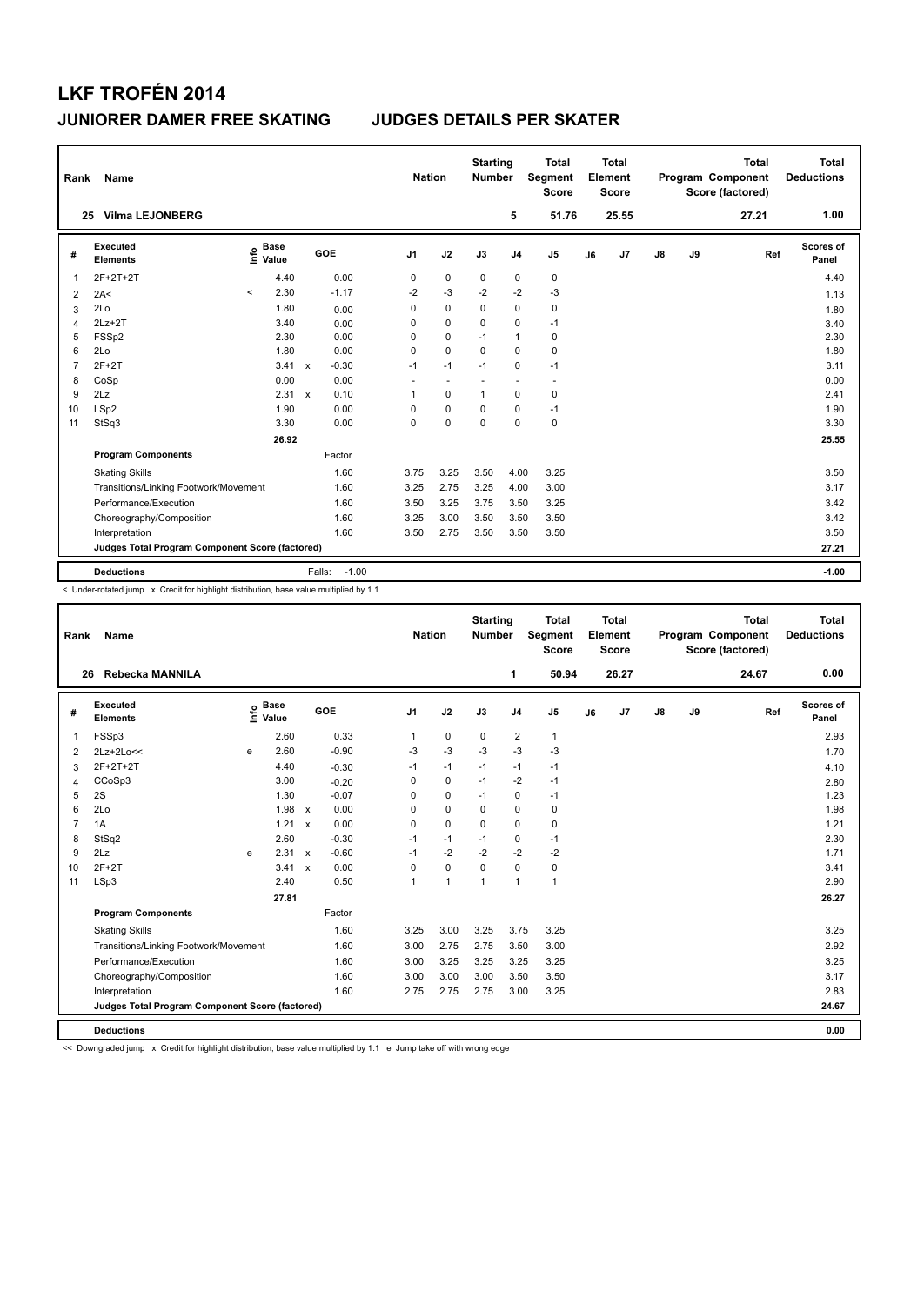| Rank           | Name                                            |         |                      |              |                   |                | <b>Nation</b> | <b>Starting</b><br><b>Number</b> |                | <b>Total</b><br>Segment<br>Score |    | <b>Total</b><br>Element<br><b>Score</b> |               |    | <b>Total</b><br>Program Component<br>Score (factored) | Total<br><b>Deductions</b> |
|----------------|-------------------------------------------------|---------|----------------------|--------------|-------------------|----------------|---------------|----------------------------------|----------------|----------------------------------|----|-----------------------------------------|---------------|----|-------------------------------------------------------|----------------------------|
| 27             | <b>Rebecka HAMMAR</b>                           |         |                      |              |                   |                |               |                                  | 9              | 49.58                            |    | 23.51                                   |               |    | 27.07                                                 | 1.00                       |
| #              | Executed<br><b>Elements</b>                     | ۴٥      | <b>Base</b><br>Value |              | GOE               | J <sub>1</sub> | J2            | J3                               | J <sub>4</sub> | J <sub>5</sub>                   | J6 | J7                                      | $\mathsf{J}8$ | J9 | Ref                                                   | Scores of<br>Panel         |
| 1              | 2A                                              |         | 3.30                 |              | $-1.50$           | -3             | -3            | -3                               | -3             | $-3$                             |    |                                         |               |    |                                                       | 1.80                       |
| $\overline{2}$ | 3S<                                             | $\prec$ | 2.90                 |              | $-2.10$           | -3             | $-3$          | $-3$                             | $-3$           | $-3$                             |    |                                         |               |    |                                                       | 0.80                       |
| 3              | 1Lz                                             |         | 0.60                 |              | 0.00              | $\mathbf 0$    | $\mathbf 0$   | $\mathbf 0$                      | 0              | $\pmb{0}$                        |    |                                         |               |    |                                                       | 0.60                       |
| $\overline{4}$ | FCCoSp2                                         |         | 2.50                 |              | $-0.20$           | $-1$           | $\mathbf 0$   | $\Omega$                         | $-1$           | $-1$                             |    |                                         |               |    |                                                       | 2.30                       |
| 5              | $2F+2T$                                         |         | 3.41 x               |              | 0.00              | $\mathbf 0$    | $\mathbf 0$   | $\Omega$                         | $\mathbf 0$    | 0                                |    |                                         |               |    |                                                       | 3.41                       |
| 6              | $2F+2T$                                         |         | 3.41                 | $\mathbf{x}$ | $-0.10$           | $-1$           | $-1$          | 0                                | $\Omega$       | 0                                |    |                                         |               |    |                                                       | 3.31                       |
| $\overline{7}$ | StSq2                                           |         | 2.60                 |              | 0.00              | $\Omega$       | $\mathbf 0$   | $\Omega$                         | $\mathbf 0$    | 0                                |    |                                         |               |    |                                                       | 2.60                       |
| 8              | 2Lo                                             |         | 1.98                 | $\mathsf{x}$ | 0.00              | $\Omega$       | $\mathbf 0$   | $\Omega$                         | $\mathbf 0$    | $\mathbf 0$                      |    |                                         |               |    |                                                       | 1.98                       |
| 9              | 2Lz                                             |         | 2.31                 | $\mathsf{x}$ | 0.00              | $\Omega$       | $\mathbf 0$   | $\mathbf 0$                      | $\mathbf 0$    | 0                                |    |                                         |               |    |                                                       | 2.31                       |
| 10             | FSSp3                                           |         | 2.60                 |              | $-0.20$           | 0              | $\pmb{0}$     | $-1$                             | $-1$           | $-1$                             |    |                                         |               |    |                                                       | 2.40                       |
| 11             | CoSp2                                           |         | 2.00                 |              | 0.00              | 0              | $\pmb{0}$     | $\mathbf 0$                      | $\mathbf 0$    | $\pmb{0}$                        |    |                                         |               |    |                                                       | 2.00                       |
|                |                                                 |         | 27.61                |              |                   |                |               |                                  |                |                                  |    |                                         |               |    |                                                       | 23.51                      |
|                | <b>Program Components</b>                       |         |                      |              | Factor            |                |               |                                  |                |                                  |    |                                         |               |    |                                                       |                            |
|                | <b>Skating Skills</b>                           |         |                      |              | 1.60              | 3.50           | 3.50          | 3.50                             | 4.00           | 3.50                             |    |                                         |               |    |                                                       | 3.50                       |
|                | Transitions/Linking Footwork/Movement           |         |                      |              | 1.60              | 3.50           | 3.00          | 3.00                             | 3.50           | 2.75                             |    |                                         |               |    |                                                       | 3.17                       |
|                | Performance/Execution                           |         |                      |              | 1.60              | 3.50           | 3.50          | 3.50                             | 3.25           | 3.25                             |    |                                         |               |    |                                                       | 3.42                       |
|                | Choreography/Composition                        |         |                      |              | 1.60              | 3.75           | 3.50          | 3.25                             | 3.50           | 3.50                             |    |                                         |               |    |                                                       | 3.50                       |
|                | Interpretation                                  |         |                      |              | 1.60              | 3.25           | 3.25          | 3.00                             | 3.50           | 3.50                             |    |                                         |               |    |                                                       | 3.33                       |
|                | Judges Total Program Component Score (factored) |         |                      |              |                   |                |               |                                  |                |                                  |    |                                         |               |    |                                                       | 27.07                      |
|                | <b>Deductions</b>                               |         |                      |              | $-1.00$<br>Falls: |                |               |                                  |                |                                  |    |                                         |               |    |                                                       | $-1.00$                    |

< Under-rotated jump x Credit for highlight distribution, base value multiplied by 1.1

| Name<br>Rank   |                                                 |    |                      |                                      |         |          | <b>Nation</b> |             | <b>Starting</b><br><b>Number</b> | <b>Total</b><br>Segment<br><b>Score</b> |    | Total<br>Element<br>Score |               |       | <b>Total</b><br>Program Component<br>Score (factored) |     | <b>Total</b><br><b>Deductions</b> |
|----------------|-------------------------------------------------|----|----------------------|--------------------------------------|---------|----------|---------------|-------------|----------------------------------|-----------------------------------------|----|---------------------------|---------------|-------|-------------------------------------------------------|-----|-----------------------------------|
| 28             | Josefin FLOMÉN                                  |    |                      |                                      |         |          |               |             | 8                                | 49.24                                   |    | 24.37                     |               |       | 27.87                                                 |     | 3.00                              |
| #              | Executed<br><b>Elements</b>                     | ١m | <b>Base</b><br>Value | GOE                                  |         | J1       | J2            | J3          | J <sub>4</sub>                   | J5                                      | J6 | J <sub>7</sub>            | $\mathsf{J}8$ | J9    |                                                       | Ref | Scores of<br>Panel                |
| 1              | 2F                                              |    | 1.80                 | $-0.90$                              |         | -3       | $-3$          | $-3$        | $-3$                             | $-3$                                    |    |                           |               |       |                                                       |     | 0.90                              |
| 2              | 2Lz+1T+2T<<                                     | << | 2.90                 | $-0.60$                              |         | $-2$     | $-2$          | $-2$        | $-2$                             | $-3$                                    |    |                           |               |       |                                                       |     | 2.30                              |
| 3              | $2A+2T$                                         |    | 4.60                 | $-0.17$                              |         | 0        | $\pmb{0}$     | 0           | $-1$                             | $-1$                                    |    |                           |               |       |                                                       |     | 4.43                              |
| 4              | 2A                                              |    | 3.30                 | 0.00                                 |         | 0        | 0             | 1           | 0                                | $-1$                                    |    |                           |               |       |                                                       |     | 3.30                              |
| 5              | CCoSp2                                          |    | 2.50                 | 0.00                                 |         | $\Omega$ | $\mathbf 0$   | $\mathbf 0$ | $\mathbf{1}$                     | $-1$                                    |    |                           |               |       |                                                       |     | 2.50                              |
| 6              | 2Lo+SEQ                                         |    | 1.58                 | $-0.50$<br>$\mathsf{x}$              |         | $-1$     | $-2$          | $-1$        | $-2$                             | $-2$                                    |    |                           |               |       |                                                       |     | 1.08                              |
| $\overline{7}$ | FSSp3                                           |    | 2.60                 | 0.00                                 |         | 0        | $\mathbf 0$   | 0           | $\mathbf{1}$                     | $-1$                                    |    |                           |               |       |                                                       |     | 2.60                              |
| 8              | 2F                                              |    | 1.98                 | $-0.90$<br>$\boldsymbol{\mathsf{x}}$ |         | $-3$     | $-3$          | $-3$        | $-3$                             | $-3$                                    |    |                           |               |       |                                                       |     | 1.08                              |
| 9              | StSq3                                           |    | 3.30                 | 0.00                                 |         | $-1$     | $\mathbf 0$   | $\Omega$    | 0                                | 0                                       |    |                           |               |       |                                                       |     | 3.30                              |
| 10             | 2Lo                                             |    | 1.98                 | 0.00<br>$\mathsf{x}$                 |         | $\Omega$ | $\Omega$      | $\Omega$    | $\Omega$                         | $-1$                                    |    |                           |               |       |                                                       |     | 1.98                              |
| 11             | <b>LSpB</b>                                     |    | 1.20                 | $-0.30$                              |         | $-1$     | $\mathbf 0$   | $-1$        | $-1$                             | $-1$                                    |    |                           |               |       |                                                       |     | 0.90                              |
|                |                                                 |    | 27.74                |                                      |         |          |               |             |                                  |                                         |    |                           |               |       |                                                       |     | 24.37                             |
|                | <b>Program Components</b>                       |    |                      | Factor                               |         |          |               |             |                                  |                                         |    |                           |               |       |                                                       |     |                                   |
|                | <b>Skating Skills</b>                           |    |                      | 1.60                                 |         | 3.50     | 3.50          | 3.75        | 4.00                             | 3.50                                    |    |                           |               |       |                                                       |     | 3.58                              |
|                | Transitions/Linking Footwork/Movement           |    |                      | 1.60                                 |         | 3.50     | 3.00          | 3.50        | 3.25                             | 3.00                                    |    |                           |               |       |                                                       |     | 3.25                              |
|                | Performance/Execution                           |    |                      | 1.60                                 |         | 3.50     | 3.50          | 3.50        | 3.50                             | 3.00                                    |    |                           |               |       |                                                       |     | 3.50                              |
|                | Choreography/Composition                        |    |                      | 1.60                                 |         | 3.75     | 3.50          | 3.75        | 3.75                             | 3.50                                    |    |                           |               |       |                                                       |     | 3.67                              |
|                | Interpretation                                  |    |                      | 1.60                                 |         | 3.50     | 3.00          | 3.50        | 4.00                             | 3.25                                    |    |                           |               |       |                                                       |     | 3.42                              |
|                | Judges Total Program Component Score (factored) |    |                      |                                      |         |          |               |             |                                  |                                         |    |                           |               | 27.87 |                                                       |     |                                   |
|                | <b>Deductions</b>                               |    |                      | Time violation:                      | $-1.00$ |          |               |             |                                  | $-2.00$<br>Falls:                       |    |                           |               |       |                                                       |     | $-3.00$                           |

<< Downgraded jump x Credit for highlight distribution, base value multiplied by 1.1